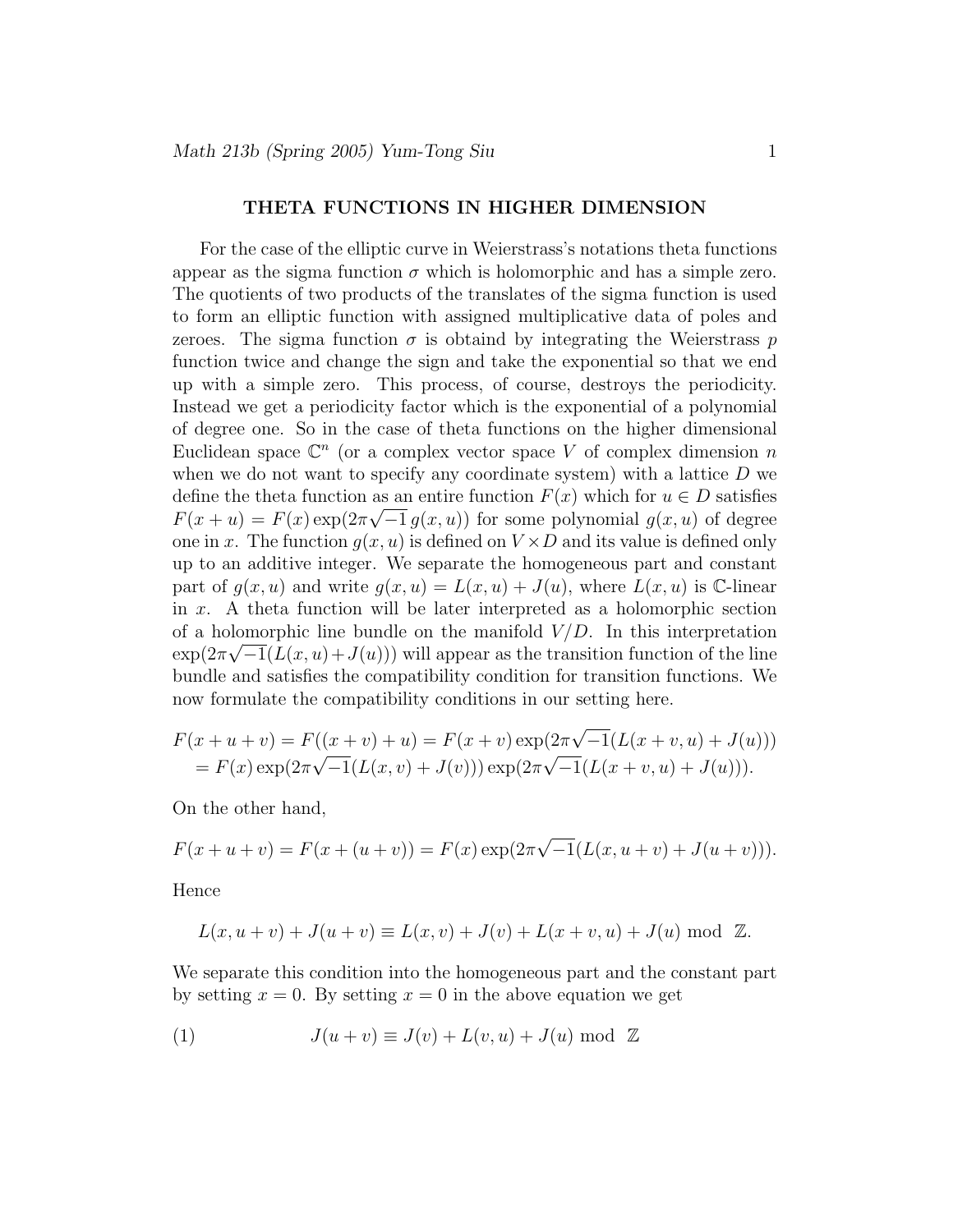and plucking this back into the equation we get

$$
L(x, u + v) \equiv L(x, v) + L(x, u) \text{ mod } \mathbb{Z}.
$$

Actually the last congruence relation is an identity because of the C-linearity of  $L(x, u)$ . The reason is as follows. Since  $L(x, u + v) - (L(x, v) + L(x, u))$  is always an integer, its partial derivatives

$$
\frac{\partial}{\partial x_{\nu}}(L(x, u + v) - (L(x, v) + L(x, u)))
$$

with respect to x must vanish. On the other hand, since  $L(x, u)$  is homogeneous in  $x$  of degree one, we have by Euler's equation

$$
L(x, u) = \sum_{\nu=1}^{n} x_{\nu} \frac{\partial}{\partial x_{\nu}} L(x, u).
$$

It follows that

$$
L(x, u + v) - (L(x, v) + L(x, u))
$$
  
= 
$$
\sum_{\nu=1}^{n} x_{\nu} \frac{\partial}{\partial x_{\nu}} (L(x, u + v) - (L(x, v) + L(x, u))) = 0
$$

and we have the Z-linearity of  $L(x, u)$  in u for  $u \in D$ . We can extend the domain of definition of  $L(x, u)$  to  $V \times V$  so that  $L(x, u)$  is C-linear in  $x \in V$ and R-linear in  $u \in V$ . All we have to do is to construct for fixed x the Rlinear function  $L(x, u)$  in u whose values in a basis of V over R consisting of elements of D agree with the values of the original function  $L(x, u)$ . After we finish handling the homogeneous part  $L(x, u)$ , we now return to the constant part  $J(u)$  which satisfies the compatibility condition (1). The function  $J(u)$ is not linear in u in that congruence. The obstruction is  $L(u, v)$ . We can modify it to make it linear by using the usual polarization for the quadratic form  $L(u, v)$ . First we note that from (1) we have

(2) 
$$
L(u, v) \equiv L(v, u) \mod \mathbb{Z}
$$
 for  $u, v \in D$ .

When we are dealing with congruences, we actually have a quadratic form  $L(u, v)$ . Define  $K(u) = J(u) - \frac{1}{2}$  $\frac{1}{2}L(u, u)$ . Then we have  $K(u + v) \equiv K(u) +$  $K(v)$  mod Z. Since the value of  $K(u)$  is defined only up to an additive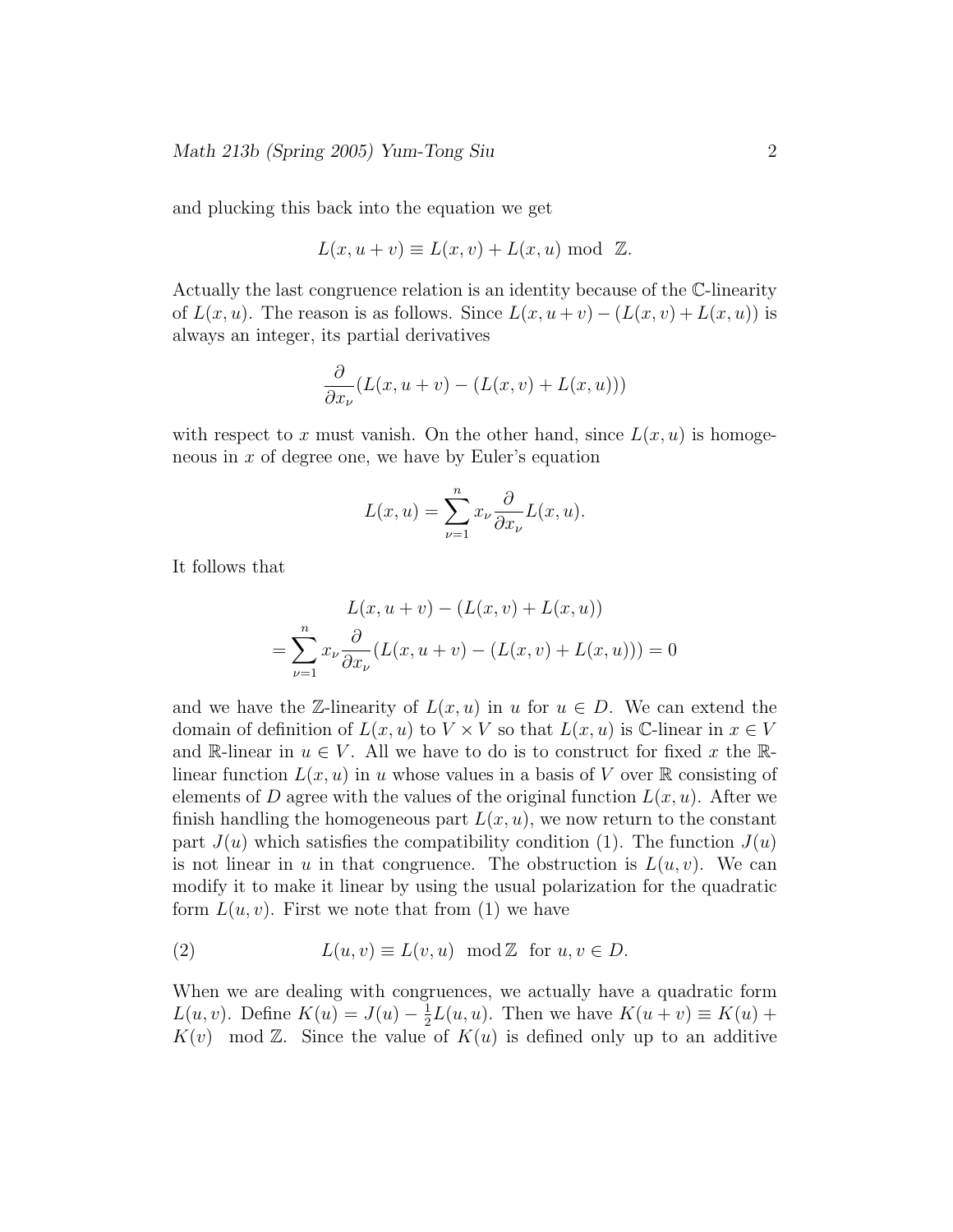integer, we can now extend the definition of  $K(u)$  so that it is an R-linear function on  $V$ . All we have to do again is to choose a basis of  $V$  over R consisting of elements of D and use the values of  $K(u)$  on those basis elements to define the  $\mathbb{R}$ -linear function on V. We now want to get more information about the homogeneous part  $L(x, u)$ . The congruence (2) says that  $L(u, v)$  is symmetric on  $D \times D$  modulo  $\mathbb{Z}$ . We introduce (2 times) the skew-symmetric part  $E(x,y) = L(x,y) - L(y,x)$  of  $L(x,y)$  to measure its failure to be symmetric. Since  $L(x, y)$  is C-linear in  $x \in V$  and R-linear in  $y \in V$ , we know that  $E(x, y)$  is R-linear in both x and y. Moreover, E assumes integral values on  $D \times D$ . Since we can choose basis elements of V from  $D$ , it follows that E is R-valued. We would like to investigate the possibility of writing  $E$  as the imaginary part of a Hermitian form on V. Forget our notation  $E$  for the time being. In general a Hermitian form  $H(x,y) = S(x,y) + \sqrt{-1}E(x,y)$  has symmetric real part  $S(x,y)$  and skewsymmetric part  $E(x, y)$ . The C-linearity of  $H(x, y)$  in x can be expressed in terms of relations between  $S(x, y)$  and  $E(x, y)$  as follows.

$$
S(\sqrt{-1}x, y) + \sqrt{-1}E(\sqrt{-1}x, y) = H(\sqrt{-1}x, y)
$$
  
=  $\sqrt{-1}H(x, y) = -E(x, y) + \sqrt{-1}S(x, y)$ 

is equivalent to  $S(x, y) = E(\sqrt{-1}x, y)$ . So in general given a skew-symmetric form  $E(x, y)$  a necessary and sufficient condition for it be the imaginary part of a Hermitian form is that the form  $S(x, y)$  defined as  $E(\sqrt{-1}x, y)$  is symmetric in x and y. Now let us go back to our notation  $E(x, y)$ . It is not just any skew-symmetric form, but is the skew-symmetric part of a form Clinear in the first argument and R-linear in the second argument. We claim that this property insures that it is the imaginary part of a Hermitian form. (Of course the converse is clearly true because a Hermitian form is C-linear in its first argument and is R-linear in its second argument.) We now use the C-linearity of  $L(x, y)$  in x to verify the symmetry of  $S(x, y) = E(\sqrt{-1}x, y)$ in  $x$  and  $y$ .

$$
S(x, y) - S(y, x) = E(\sqrt{-1}x, y) - E(\sqrt{-1}y, x)
$$
  
=  $L(\sqrt{-1}x, y) - L(y, \sqrt{-1}x) - (L(\sqrt{-1}y, x) + L(x, \sqrt{-1}y))$   
=  $\sqrt{-1}L(x, y) + \sqrt{-1}L(\sqrt{-1}y, \sqrt{-1}x) - \sqrt{-1}L(y, x) - \sqrt{-1}L(\sqrt{-1}x, \sqrt{-1}y)$   
=  $\sqrt{-1}(E(x, y) - E(\sqrt{-1}x, \sqrt{-1}y))$ 

.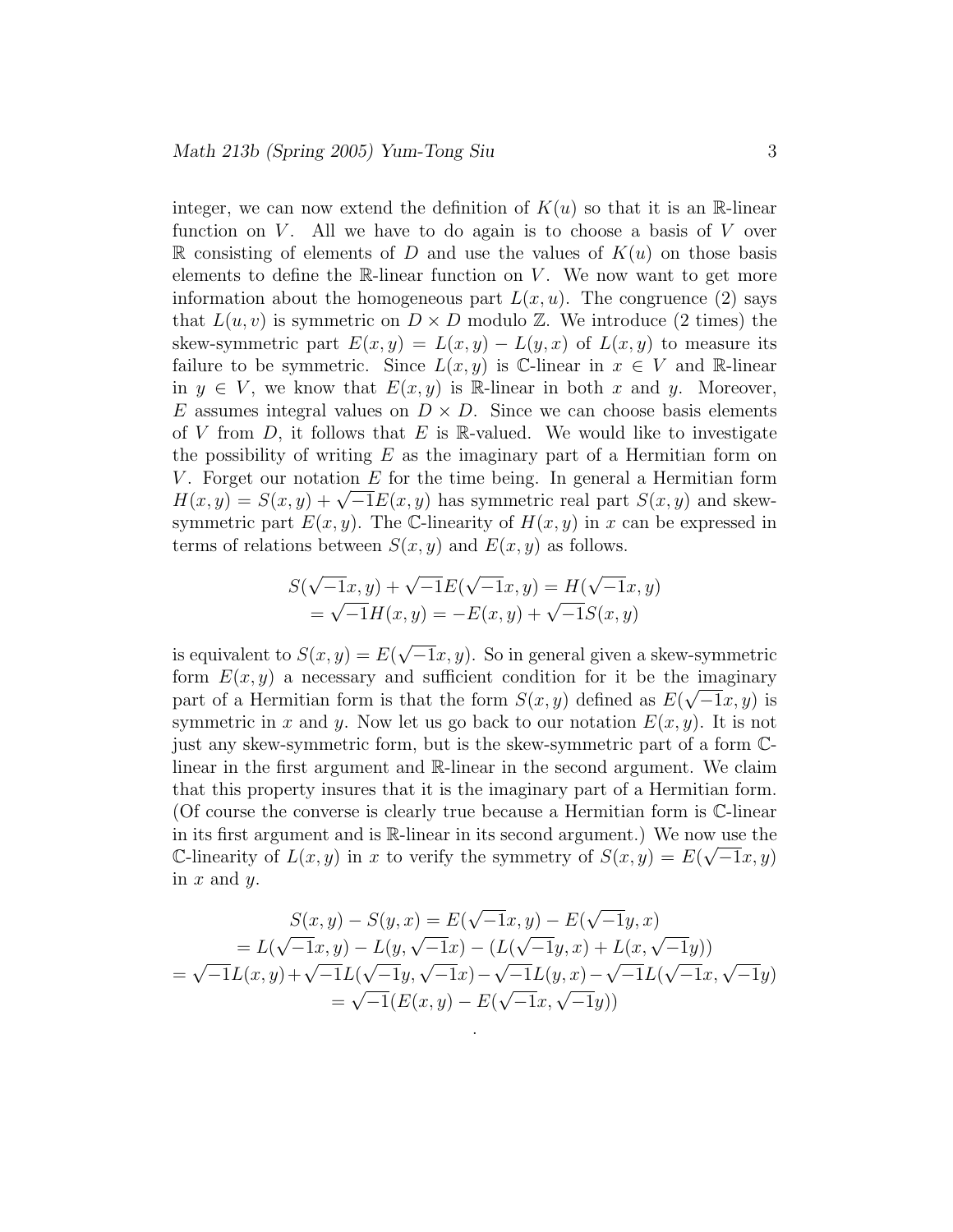Since the left-hand side is real and the right-hand side is purely imaginary, it follows that both sides vanish and  $S(x, y)$  is symmetric in x and y. Now we form the Hermitian form  $H(x,y) = S(x,y)+\sqrt{-1}E(x,y)$ . Two times the skew-symmetric part of  $-\frac{\sqrt{-1}}{2}H$  is its imaginary part E. So L and  $-\frac{\sqrt{-1}}{2}H$ both have the same skew-symmetric part. Or what is the same thing their difference is symmetric. Recall that we get to this part by considering the compatibility condition for the periodicity factor  $\exp(2\pi\sqrt{-1} g(x, u))$  and we separate into the homogeneous part and the constant part to get  $L$  and  $J$ and then we decide that K is a better entity than  $J$  because of its R-linearity. When we use  $L$  and  $K$ , we lose no information. However, when we consider the skew-symmetric  $E$  part of  $L$  and then construct from it the Hermitian form  $H$ , the entities  $L$  and  $H$  are not equivalent. We can get from  $L$  to  $H$ , but would have trouble reconstructing  $L$  from  $H$ . The Hermitian form H is better, because instead of  $\mathbb{C}$ -linearity of L in its first argument and  $\mathbb{R}$ linearity in its second argument we have the better condition of C-linearity of <sup>H</sup> in its first argument and anti−C-linearity in its second argument. The price we pay is that some information is lost. We claim that for our purpose such a loss of information is immaterial.

We consider theta functions because we want to take the quotient of two products of translates of such theta functions to get a meromorphic function on  $V/D$ . When the theta function has no zero, the meromorphic function we get on  $V/D$  would be constant and is uninteresting. So we can ignore theta functions which have no zeroes. We consider those theta functions trivial. One way to construct such theta functions is to look at the exponential of polynomials of degree two. Then the periodicity factors would clearly be the exponential of a polynomial of degree one. So we define a theta function as trivial if it is of the form  $\exp(2\pi\sqrt{-1}(b(x,x)+\lambda(x)+c))$ , where  $b(x,y)$  is C-bilinear and  $\lambda(x)$  is C-linear and  $c \in \mathbb{C}$ . Two theta functions are called equivalent if their quotient is a trivial theta function.

Now let us come back to the question of information loss when we pass from  $L$  to  $H$ . This information loss disappears modulo trivial theta functions. Intuitively this is the case because the difference between L and  $-\frac{\sqrt{-1}}{2}H$  is symmetric and since both L and  $-\frac{\sqrt{-1}}{2}H$  are C-linear in their first arguments their difference is actually a symmetric C-bilinear form which can serve as  $(2 \text{ times})$   $b(x, y)$ . By considering equivalence modulo trivial theta functions we have the bonus of the choice of  $\lambda(x) + c$ . Note that c is useless because it simply multiplies the trivial theta function by a constant. We will use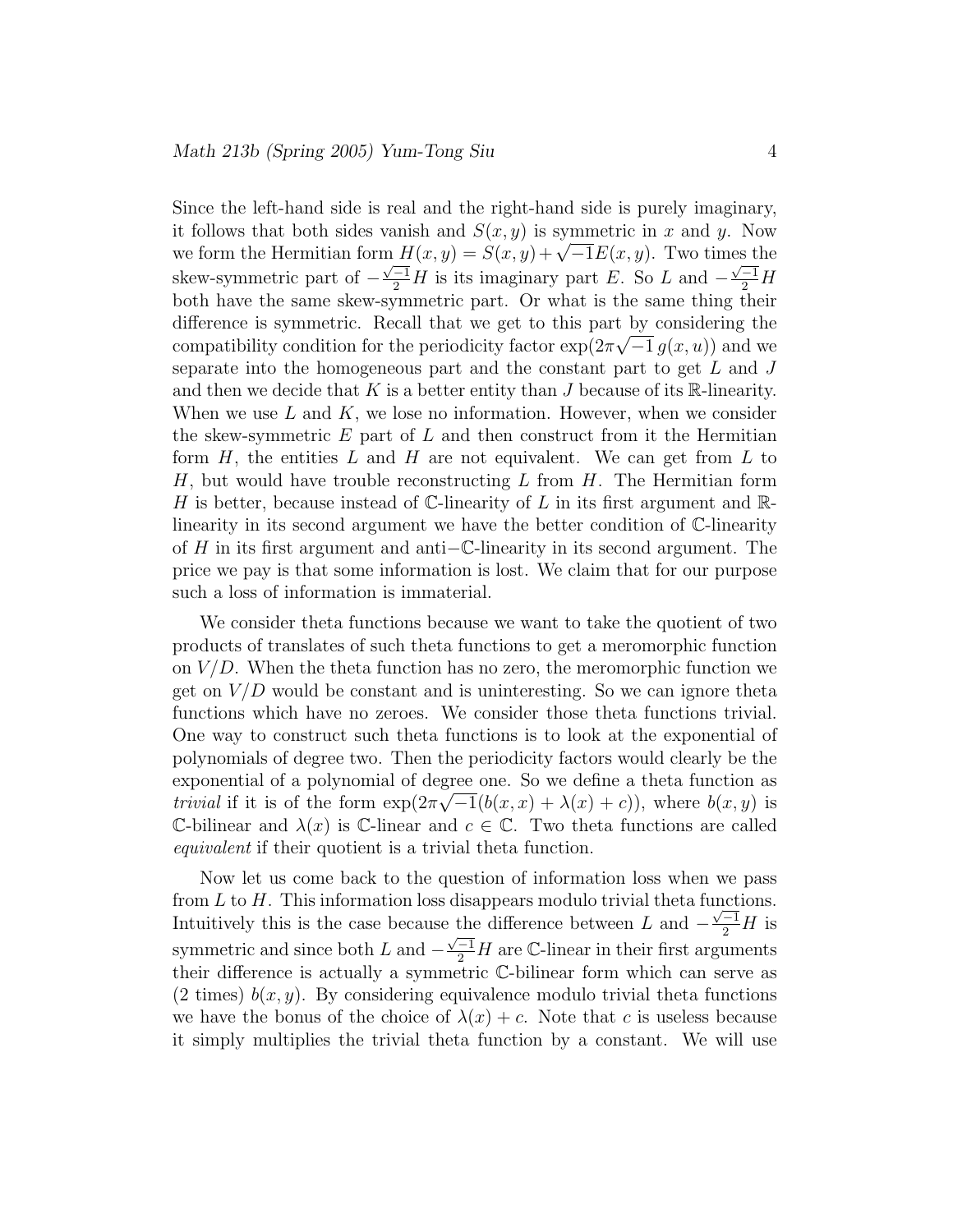this choice to make K real-valued. Consider an R-linear function  $\ell(x)$  =  $p(x) + \sqrt{-1}q(x)$  on V, where  $p(x)$  and  $q(x)$  are both real-valued. For  $\ell(x)$ to be C-linear it is necessary and sufficient that  $p(x) = q(\sqrt{-1}x)$ . Now write  $K(x) = p(x) + \sqrt{-1}q(x)$  with  $p(x)$  and  $q(x)$  both real-valued. Then we can define  $\lambda(x) = q(\sqrt{-1}x) + \sqrt{-1}q(x)$  and  $K(x) - \lambda(x) = p(x) - q(\sqrt{-1}x)$  is real-valued and  $\lambda(x)$  is C-linear. Let

$$
L(x, u) - \left(-\frac{\sqrt{-1}}{2}H(x, u)\right) = 2 b(x, u).
$$

Define the trivial theta function  $F_0(x) = \exp(2\pi\sqrt{-1}(b(x, x) + \lambda(x))$ . Then

$$
F_0(x + u) = F_0(x) \exp(2\pi \sqrt{-1} (2b(x, u) + b(u, u) + \lambda(u)))
$$

and

$$
\left(\frac{F}{F_0}\right)(x+u)
$$
\n
$$
= \left(\frac{F}{F_0}\right)(x) \exp\left(2\pi\sqrt{-1}\left(L(x,u) - 2b(x,u) + J(u) - b(u,u) - \lambda(u)\right)\right)
$$
\n
$$
= \left(\frac{F}{F_0}\right)(x) \exp\left(2\pi\sqrt{-1}\left(-\frac{\sqrt{-1}}{2}H(x,u) + J(u) - b(u,u) - \lambda(u)\right)\right)
$$
\n
$$
= \left(\frac{F}{F_0}\right)(x) \exp\left(2\pi\sqrt{-1}\left(H(x,u) + K(u) + \frac{1}{2}L(u,u) - b(u,u) - \lambda(u)\right)\right)
$$
\n
$$
= \left(\frac{F}{F_0}\right)(x) \exp\left(2\pi\sqrt{-1}\left(-\frac{\sqrt{-1}}{2}H(x,u) + (K(u) - \lambda(u)) - \frac{\sqrt{-1}}{4}H(u,u)\right)\right).
$$

Here  $K(u) - \lambda(u)$  is real-valued. We now define a theta function as normalized if  $L(x,y) = -\frac{\sqrt{-1}}{2}H(x,y)$  and  $K(x)$  is real-valued on V. We have just proved that any theta function is equivalent to a normalized theta function. Moreover, any two normalized theta function in the same equivalence class differs by a multiplicative constant. The reason is that the quotient of two normalized theta functions in the same class must be of the form  $\exp(2\pi\sqrt{-1}(b(x,x)+\lambda(x)+c))$  and is normalized. Since the periodicity factor is  $\exp(2\pi\sqrt{-1}(2b(x,u)+b(u,u)+\lambda(u))$ . So  $b(x,y)$  is at the same time C-bilinear and Hermitian and must vanish. The function  $\lambda(x)$  is at the same time C-linear and real-valued and so must also vanish. The normalized theta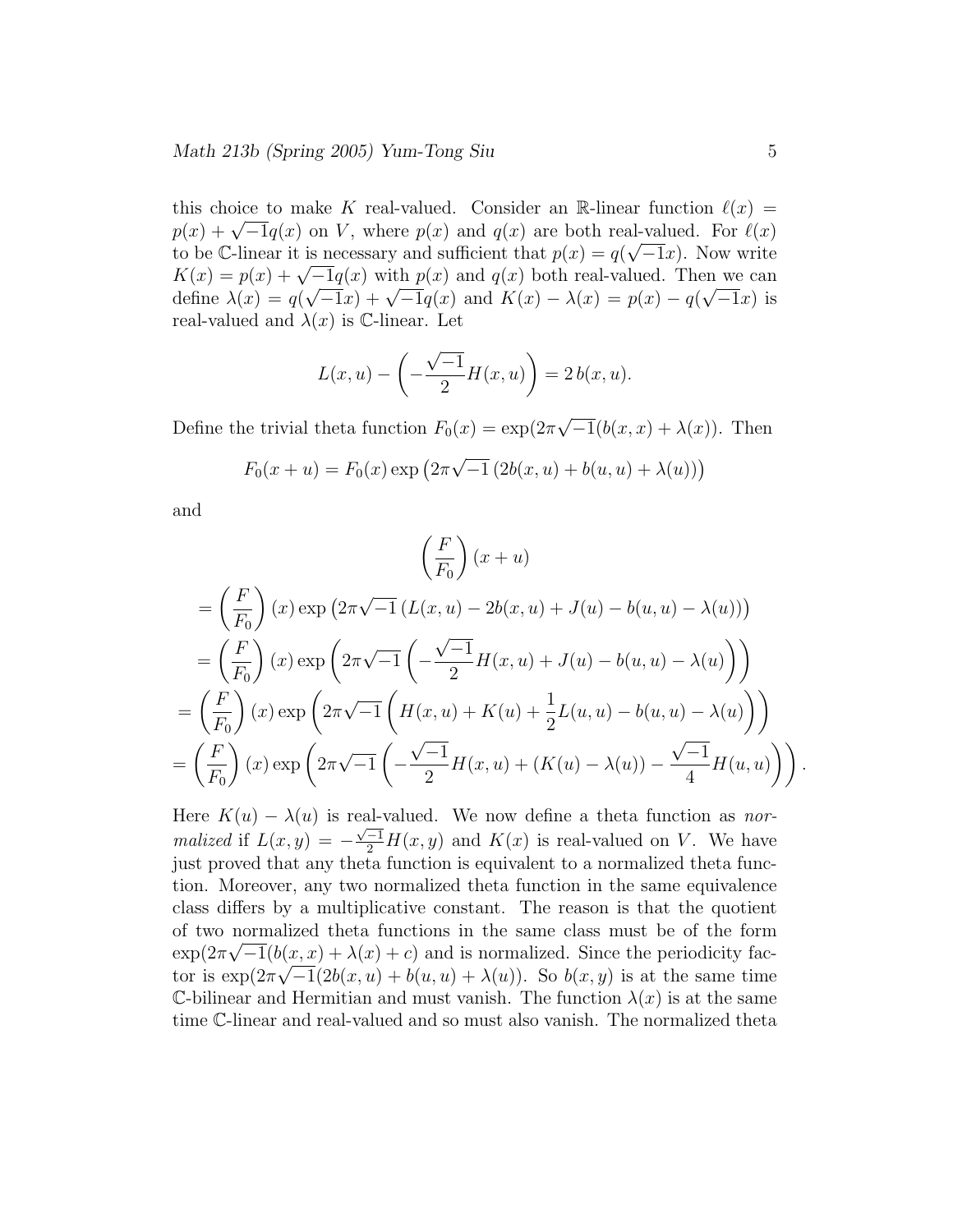function is now just the constant  $\exp(2\pi\sqrt{-1}c)$ . We have just seen that a normalized theta function transforms according to

$$
F(x+u) = F(x) \exp \left(2\pi \sqrt{-1} \left(-\frac{\sqrt{-1}}{2}H(x,u) + K(u) - \frac{\sqrt{-1}}{4}H(u,u)\right)\right).
$$

Since  $K$  is both real-valued and  $\mathbb{R}$ -linear, we can define

$$
\psi(x) = \exp(2\pi\sqrt{-1} K(x))
$$

and get a character on the additive group  $V$  (which means a homomorphism from the additive group  $V$  to the multiplicative group of all complex numbers of absolute value 1). We call the pair  $(H, \psi)$  the *Hermitian character* of the normalized theta function. It determines how the normalized theta function transforms under translation by an element of the lattice D.

The Hermitian form of any non identically zero normalized theta function is positive semidefinite. The reason is as follows. Let

$$
h(x) = F(x) \exp\left(-\frac{\pi}{2}H(x,x)\right).
$$

Then

$$
h(x + u, x + u) = F(x + u) \exp\left(-\frac{\pi}{2}H(x + u, x + u)\right)
$$
  
=  $F(x) \exp\left(2\pi\sqrt{-1}\left(-\frac{\sqrt{-1}}{2}H(x, u) + K(u) - \frac{\sqrt{-1}}{4}H(u, u)\right)\right)$   
 $\cdot \exp\left(-\frac{\pi}{2}H(x, x) - \frac{\pi}{2}\text{Re }H(x, u) - \frac{\pi}{2}H(u, u)\right)$   
=  $h(x) \exp\left(\pi\sqrt{-1}\text{Im }H(x, u) + 2\pi\sqrt{-1}K(u)\right).$ 

So  $|h(x)| = |h(x+u)|$  which implies that  $|h(x)|$  is bounded on V. So

$$
|F(x)| \leq C \, \exp\left(\frac{\pi}{2}H(x,x)\right)
$$

on  $V$  for some positive real number  $C$ . If  $H$  is not positive semidefinite, then  $H(x, x) < 0$  for some  $x \in V$ . Since

$$
|F(\lambda x)| \leq C \, \exp\left(\frac{\pi}{2} |\lambda|^2 H(x,x)\right)
$$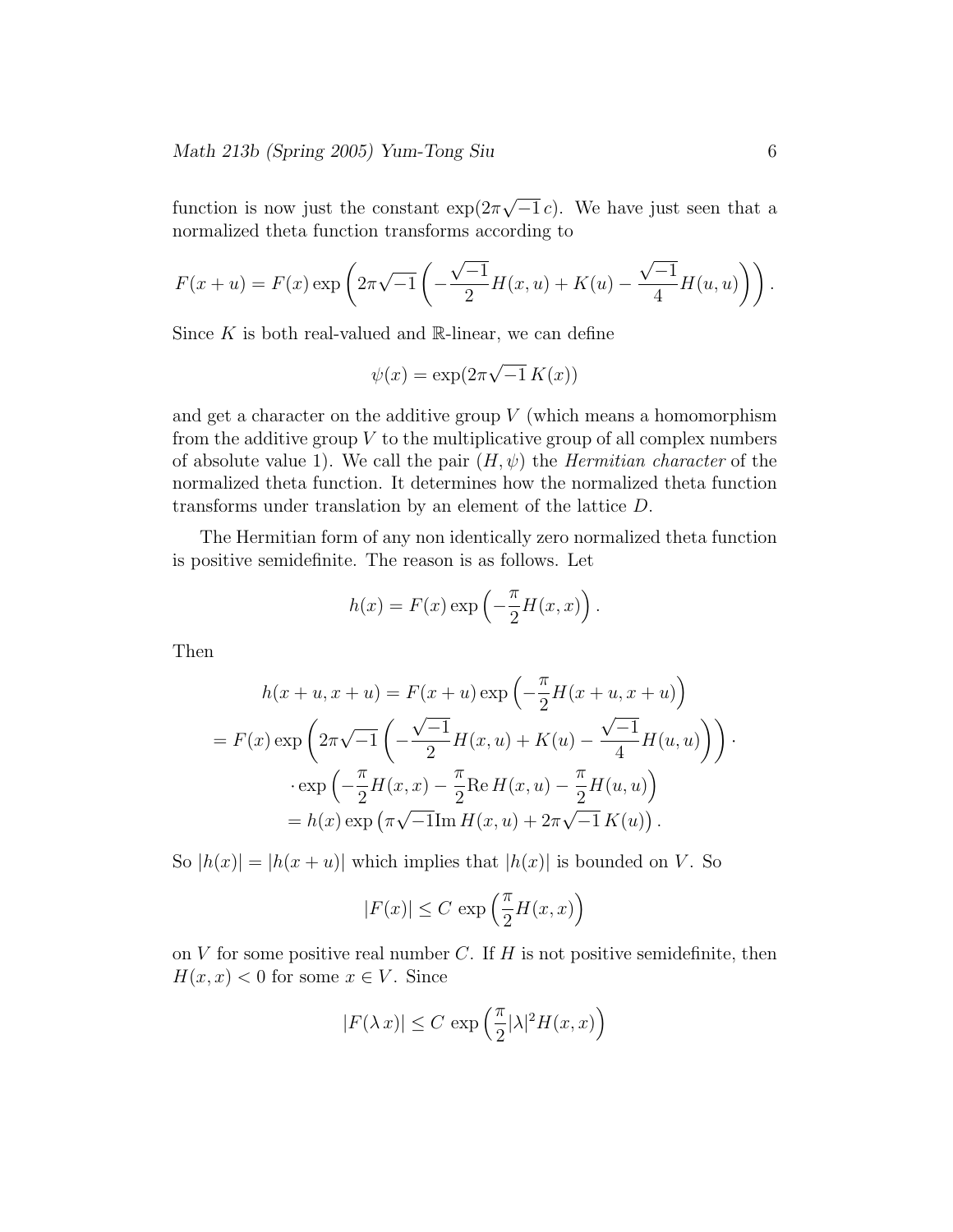for all  $\lambda \in \mathbb{C}$ , it follows that the entire function  $F(\lambda x)$  on  $\mathbb{C}$  as a function of  $\lambda$ approaches zero as  $|\lambda| \to \infty$ , which implies by Liouville's theorem  $F(\lambda x) \equiv 0$ for all  $\lambda \in \mathbb{C}$ . Since  $H(x,x) < 0$ , we can find an open neighborhood U of x in V so that  $H(y, y) < 0$  for all  $y \in U$ . So  $F(\lambda y) \equiv 0$  for  $\lambda \in \mathbb{C}$  and  $y \in U$ . Being identically zero on a nonempty open subset of  $V$  the entire function  $F$ must be identically zero, which is a contradiction.

We are going to interprete the Hermitian form as the curvature of the line bundle of which the theta function is a holomorphic section. The line bundle which we call  $L$  is associated with the divisor of the normalized theta function F. We cover the complex manifold  $V/D$  by small open balls  $U_{\nu}$  so that each open ball  $U_{\nu}$  can be lifted homeomorphically to an open ball  $U_{\nu0}$  in V under the universal covering map  $\pi : V \to V/D$ . For  $\ell \in D$  we let  $U_{\nu\ell}$  be  $U_{\nu} + \ell$ . We consider the covering  $\{\pi(U_{\nu\ell})\}$ . The divisor on  $\pi(U_{\nu\ell})$  is defined by the holomorphic function  $F|U_{\nu\ell}$  after the identification of  $U_{\nu\ell}$  with  $\pi(U_{\nu\ell})$ under  $\pi$ . The transition function for the line bundle between  $U_{\nu\ell}$  and  $U_{\mu p}$  is given by

$$
g_{\nu\ell,\mu p}(\pi(x)) = \frac{F(x+u)}{F(x)} = \exp\left(\pi H(x,u) + \frac{\pi}{2}H(u,u) + 2\pi\sqrt{-1}K(u)\right)
$$

for  $x \in U_{\mu p} \cap (U_{\nu \ell} - u)$ , where  $u = u_{\nu \ell, \mu p}$  is the unique element in D such that  $U_{\mu p} + u$  intersects  $U_{\nu \ell}$ . We have to define a Hermitian metric for the line bundle. Let  $h_{\nu\ell}(\pi(x)) = \exp(-\pi H(x,x))$  for  $x \in U_{\nu\ell}$ . We have to verify that  $h_{\nu\ell}|g_{\nu\ell,\mu p}|^2 = h_{\mu p}$  on  $\pi(U_{\nu\ell}) \cap \pi(U_{\mu p})$ . This means that

$$
\exp(-\pi H(x+u, x+u)) \left| \exp(\pi H(x, u) + \frac{\pi}{2} H(u, u) + 2\pi \sqrt{-1} K(u)) \right|^2
$$
  
=  $\exp(-\pi H(x, x))$ 

for  $x \in U_{\mu p}$  and  $u = u_{\nu \ell, \mu p}$ . The curvature of the line bundle is given by

$$
\frac{\sqrt{-1}}{2\pi}\partial\bar{\partial}\log|g_{\nu\ell,\mu p}|^2 = H.
$$

Here we have made the identification of the  $(1,1)$ -form

$$
\sqrt{-1} \sum_{j,k=1}^{n} a_{jk} dz_j \wedge d\overline{z_k}
$$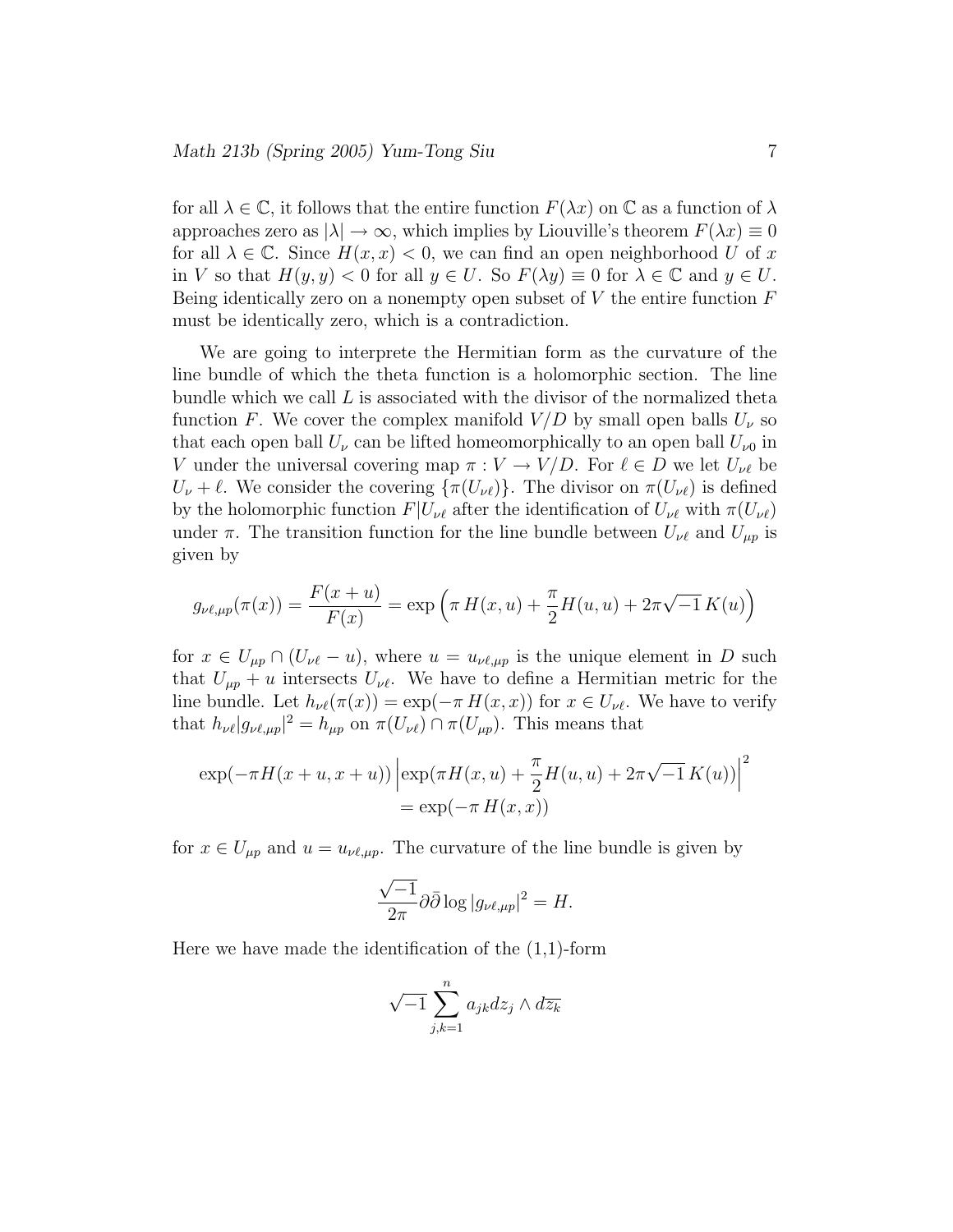with the Hermitian form

$$
(\xi_j) \to \sum_{j,k=1}^n a_{jk} \xi_j \overline{\xi_k}.
$$

In general, the curvature of the line bundle associated to a divisor can be written as positive  $(1,1)$ -current. In this case the curvature form is smooth and constant because of the nature of the theta function. So it must be positive semidefinite. This is the geometric explanation of the second argument for the positive semidefiniteness of the Hermitian form associated to an entire normalized theta function which is not identically zero.

When we have a theta function, we have an effective divisor on the compact manifold  $V/D$ . The converse is also true. We going to construct from a complex hypersurface of  $V/D$  a theta function. Let  $\overline{X}$  be the complex hypersurface in  $V/D$  and X be its inverse image in V. Let  $\pi: V \to V/D$  be the projection map. The idea of the construction is as follows. We consider the line bundle  $\mathcal L$  over  $V/D$  assoicated to the divisor  $\bar X$  of  $V/D$  and consider the canonical section  $s_{\mathcal{L}}$  of the line bundle  $\mathcal{L}$  so that the divisor of  $s_{\mathcal{L}}$  is X. Consider the pullback  $\pi^*\mathcal{L}$  of  $\mathcal{L}$  to V and we will produce an isomorphism between  $\pi^*\mathcal{L}$  and the trivial line bundle of V so that the pullback  $\pi^*s_{\mathcal{L}}$  of  $s_{\mathcal{L}}$ becomes an entire function on  $V$  whose divisor is  $X$  and this entire function is the theta function we seek. We introduce Hermitian metric for  $\mathcal L$  which gives a Chern form  $\gamma_{\mathcal{L}}$ . The metric of  $\mathcal{L}$  pulls back to a metric of  $\pi^*\mathcal{L}$  whose Chern form is  $\pi^*\gamma_{\mathcal{L}}$ . The isomorphism between  $\pi^*\mathcal{L}$  and the trivial line bundle is constructed by first using a change of local fiber coordinates for  $\pi^*\mathcal{L}$ so that the Chern form  $\pi^*\gamma_{\mathcal{L}}$  becomes identically zero. Then the transition functions become locally constant and by using the simply connectedness we can get finally the isomorphism between  $\pi^*\mathcal{L}$  and the trivial line bundle. To make the Chern form  $\pi^*\gamma_{\mathcal{L}}$  zero by using new local fiber coordinates we first make  $\gamma_{\mathcal{L}}$  harmonic, which is the same as the coefficients of  $\gamma_{\mathcal{L}}$  being constant.

We cover  $V/D$  by small open balls  $U_{\nu}$  so that on each  $U_{\nu}$  the complex hypersurface X is defined by a holomorphic function  $\varphi_{\nu}$  on  $U_{\nu}$ . Let  $U_{\nu0}$ be an open ball in V such that  $U_{\nu}$  is its image under the projection map  $\pi: V \to V/D$ . For  $\ell \in D$  let  $U_{\nu\ell} = U_{\nu 0} + \ell$ . We lift  $\varphi_{\nu\ell}$  to  $U_{\nu\ell}$  via the projection map  $\pi$ . Let  $g_{\mu\nu} = \frac{\varphi_{\mu}}{\varphi_{\nu}}$  $\frac{\varphi_{\mu}}{\varphi_{\nu}}$  on  $U_{\mu} \cap U_{\nu}$ . Then  $(g_{\mu\nu})$  are the transition functions for the line bundle associated with the divisor  $X$ . We want to get a (normalized) theta function whose divisor is  $X$ . We have seen that the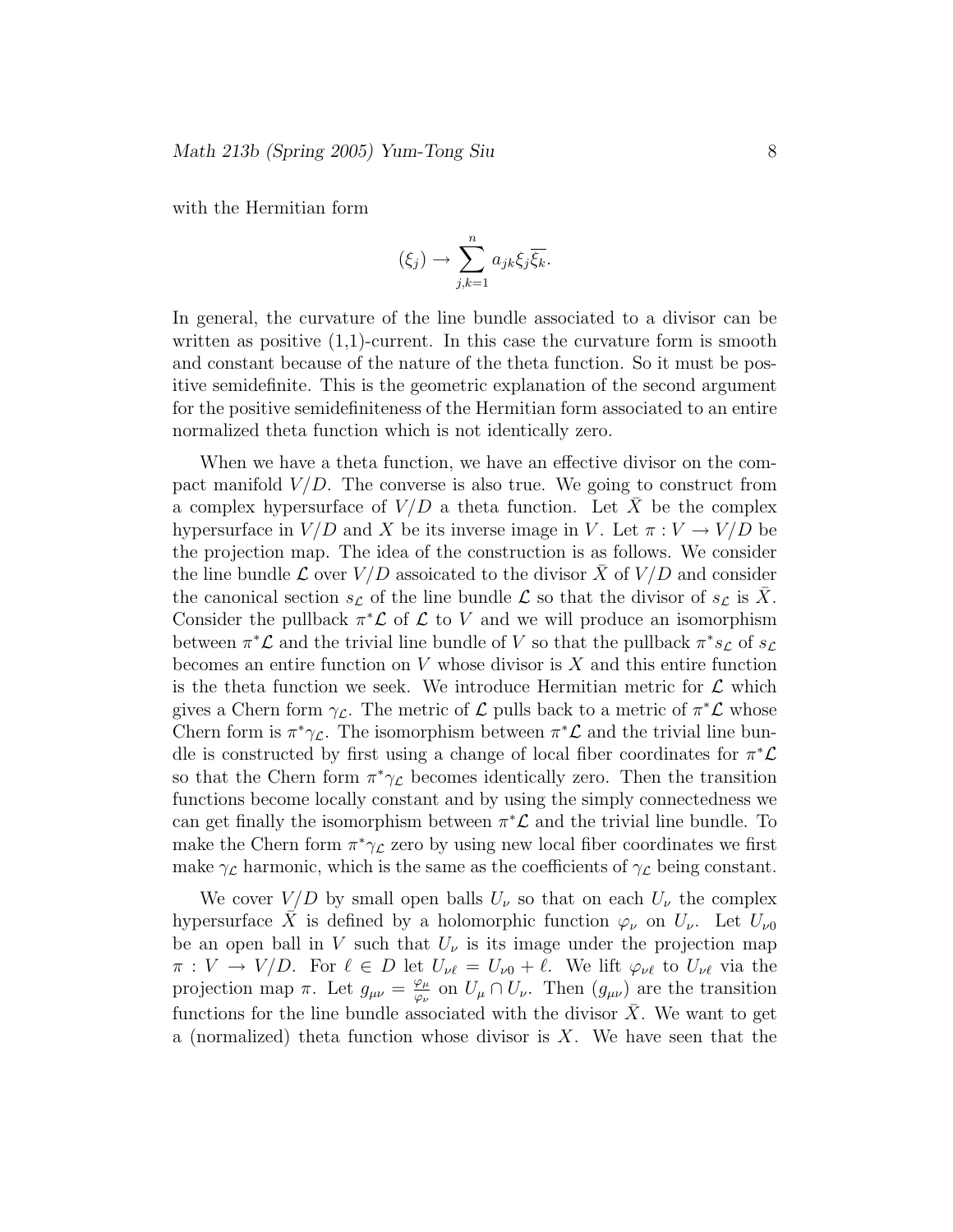Hermitian matrix associated to the theta function is the curvature of the line bundle and so must be in the Chern class of the line bundle. The Chern class of a holomorphic line bundle is of type  $(1,1)$ . We locate the Chern class in the following way. Let  $h_{\nu}$  be a Hermitian metric of the line bundle. Then  $h_{\mu}|g_{\mu\nu}|^2 = h_{\nu}$  and

(3) 
$$
d \log g_{\mu\nu} = \partial \log h_{\nu} - \partial \log h_{\mu}.
$$

This step writes the (1,0)-form d  $\log g_{\mu\nu}$  as the coboundary of (1,0)-forms. Geometrically,  $\partial \log h_{\nu}$  is the connection. The curvature (*i.e.* the Chern form  $\gamma$ <sub>c</sub>) is given by (up to a normalizing constant) ∂∂ log  $h_{\nu}$  and we know that this represents the class where the Hermitian matrix associated to the normalized theta function must be in. The Hermitian matrix associated to the normalized theta function has constant coefficients. So to identify it we simply produce a  $(1,1)$ -form in the same class as the curvature that has constant coefficients. (Actually this means taking the harmonic representative.) We write

$$
\bar{\partial}\partial \log h_{\nu} = \sum_{j,k=1}^{n} f_{jk}(z) dz_j \wedge d\overline{z_k}.
$$

Translation in the manifold  $V/D$  topologically preserves this class (because translation produces clearly a homotopy). So we can average this form over all translations and still end up with a form in the same class. We are doing this in topology and can forget the complex structure. When we average over all translations, it is the same as picking up the constant term in the Fouier series expansion in  $V/D$  and the result is harmonic. Let us go back to the equation (3). We are free to choose the metric  $h_{\nu}$ . We are interested in getting a harmonic  $\partial \partial \log h_{\nu}(i.e.$  one with constant coefficients) so that it is (up to a normalizing constant) the same as the Hermitian matrix associated to the normalized theta function we are trying to construct. To simply notations we let  $\zeta_{\nu} = \partial \log h_{\nu}$ . We are going to modify  $\zeta_{\nu}$  by replacing it by  $\zeta_{\nu} - \zeta$  for some glocally ∂-closed (1,0)-form  $\zeta$  so that  $d\zeta_{\nu}$  is harmonic. Cohomologically, we expresses  $d \log g_{\mu\nu}$  as the coboundary of  $\zeta_{\mu} - \zeta$  instead of as the coundary of  $\zeta_{\mu}$ . Geometrically, we are replacing the connection  $\zeta_{\mu}$ by the connection  $\zeta_{\mu} - \zeta$  so that the Laplacian of the new connection  $\zeta_{\mu} - \zeta$ is harmonic. Clearly what we should do is to solve the equation  $\Delta\zeta_{\nu} = \Delta\zeta$ for some global  $\zeta$ . Here the Laplacian  $\Delta$  is applied coefficientwise. We have

$$
\Delta \zeta_{\nu} = \sum_{j=1}^{n} \frac{\partial^2}{\partial z_j \partial \overline{z_j}} \zeta_{\nu} = \sum_{j=1}^{n} \frac{\partial}{\partial z_j} \eta_j,
$$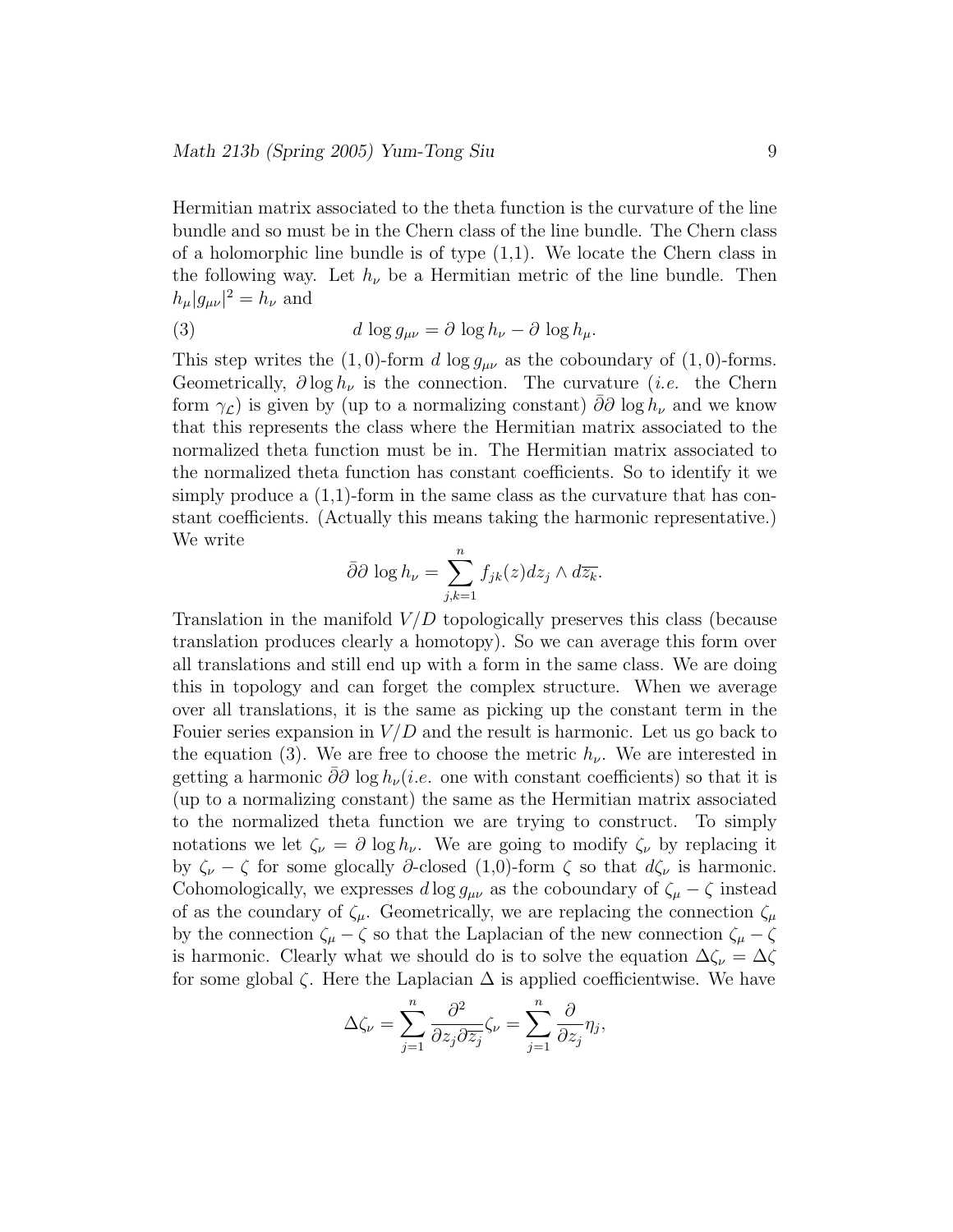where

$$
\eta_j = \frac{\partial}{\partial \overline{z_j}} \zeta_\nu = \frac{\partial}{\partial \overline{z_j}} \zeta_\mu
$$

is independent of  $\nu$  because d log  $g_{\mu\nu} = \zeta_{\nu} - \zeta_{\mu}$  is holomorphic on  $U_{\mu} \cap U_{\nu}$ . (Actually  $\eta_j$  is simply defined by  $\bar{\partial}\partial \log h_{\nu} = \sum_{j=1}^n d\overline{z_j} \wedge \eta_j$ .) The entity  $\Delta \zeta_{\nu}$  is globally defined and is independent of  $\nu$ . We can solve the equation  $\Delta \zeta_{\nu} = \Delta \zeta$  on  $V/D$  if and only if  $\Delta \zeta_{\nu}$  is perpendicular to all (1,0)-forms with constant coefficients (as we can see by using Fourier series for each coefficient). This condition is met because  $\Delta \zeta_{\nu} = \sum_{j=1}^{n}$ ∂  $\frac{\partial}{\partial z_j}\eta_j$  is the sum of partial derivatives and we can easily use integration by parts to verify the condition. Note that we do not know at this point that  $\zeta$  is  $\partial$ -closed. However, it turns out that this does not matter much in the process we use to construct the theta function. Let  $\zeta_{\nu} = \zeta_{\nu} - \zeta$ . We form now  $\omega = d\zeta_{\nu}'$ . Then  $\omega$  is harmonic and can be written as

$$
\omega = \sum_{j,k=1}^n a_{jk} dz_j \wedge dz_k + \sum_{j,k=1}^n b_{jk} d\overline{z_j} \wedge dz_k,
$$

because  $\zeta_{\nu}'$  is of type  $(1,0)$  and the differential of any  $(1,0)$ -form is a sum of a  $(2, 0)$ -form and a  $(1, 1)$ -form. The purpose of having  $\omega$  is to be able to write it, in the explicit manner we want, as the differential of some 1-form on  $\mathbb{C}^n$ .

We want to go backward to recover the theta function. The way to do it is to sacrifice periodicity to get a function out of a form. The way to go about it is to integrate. Let

$$
\psi = \sum_{j,k=1}^n a_{jk} z_j dz_k + \sum_{j,k=1}^n b_{jk} \overline{z_j} dz_k.
$$

Then  $d\psi = \omega$  on  $\mathbb{C}^n$ . This is the first step of the integration process. Then  $d(\zeta_{\nu}' - \psi) = 0$  on  $U_{\nu\ell}$ . The setup to modify  $\zeta_{\nu}'$  by a global  $(1,0)$ -form is to make the modified  $\zeta_{\nu}^{\prime}$  closed. By Poincare's lemma, we can find a smooth function  $f_{\nu\ell}$  on  $U_{\nu\ell}$  so that  $df_{\nu\ell} = \zeta'_{\nu} - \psi$ . Since the right-hand side is of type (1,0), we know that  $f_{\nu\ell}$  is holomorphic on  $U_{\nu\ell}$ . All the time we keep the 1-form under consideration to be of type  $(1,0)$  so that when it is closed it is locally the differential of a local holomorphic function. On  $U_{\nu\ell} \cap U_{\mu p}$  we have

$$
df_{\nu\ell} - df_{\mu p} = \zeta_{\nu}' - \zeta_{\mu}' = d \log g_{\mu\nu} = d \log(\varphi_{\mu}/\varphi_{\nu}).
$$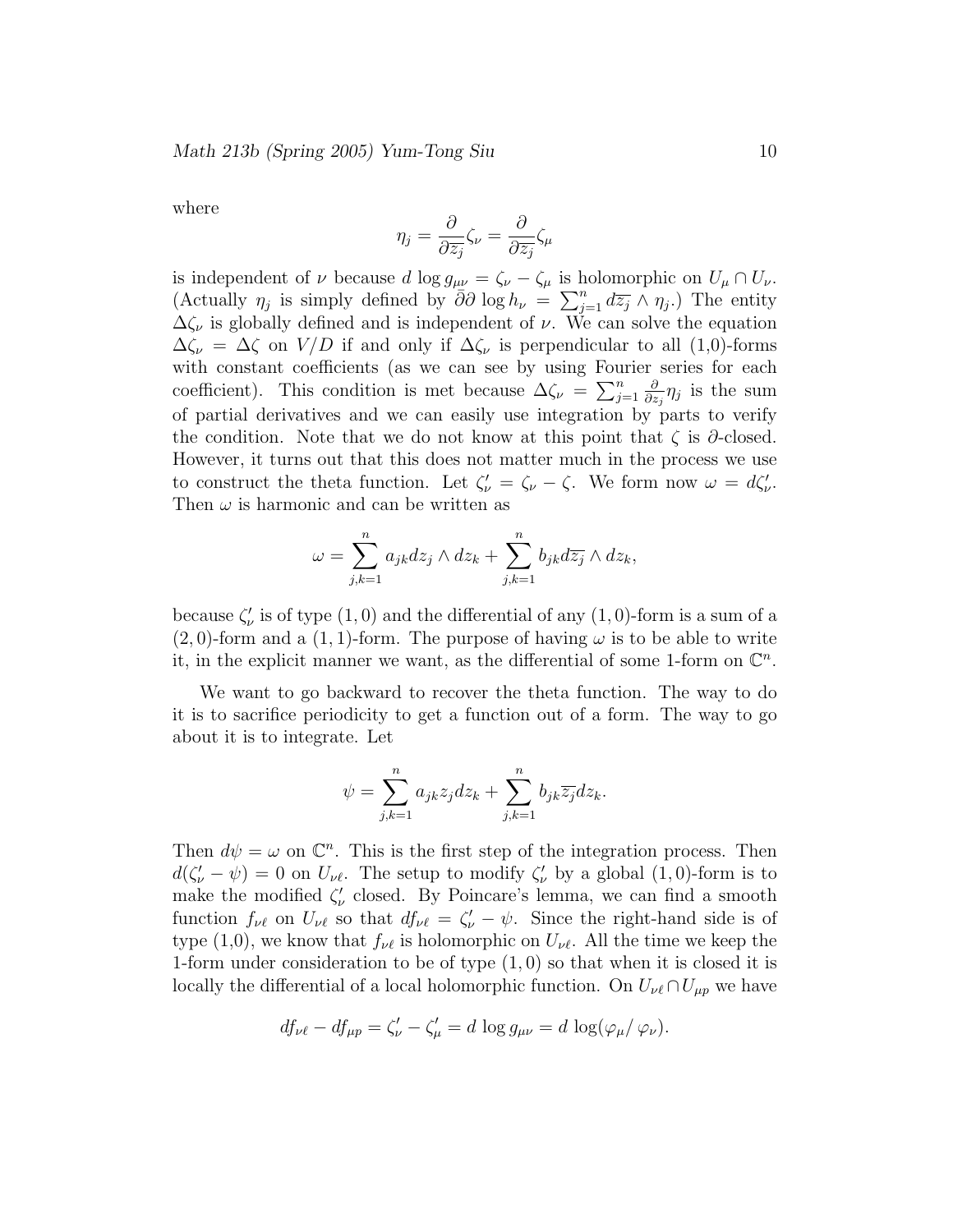Hence  $\varphi_{\nu} \exp(f_{\nu\ell})$  and  $\varphi_{\mu} \exp(f_{\mu p})$  differ by a constant factor on  $U_{\nu\ell} \cap U_{\mu p}$ . So we can start with some fixed  $U_{\nu\ell}$  and continue analytically to a holomorphic function F on all of V which differs from  $\varphi_{\mu} \exp(f_{\mu p})$  only by a constant factor. We now want to look at the transformation property of  $F$  under translation by an element of D. Take  $x \in U_{\nu\ell}$  and let  $u = p - \ell$ . Then

$$
F(x+u) = c_1 \varphi_{\nu}(x) \exp(f_{\nu p}(x+u))
$$

on  $U_{\nu p}$  and

$$
F(x) = c_2 \varphi_{\nu}(x) \exp(f_{\nu\ell}(x))
$$

on  $U_{\nu\ell}$  for some constants  $c_1$  and  $c_2$ . Thus

$$
d \log \frac{F(x+u)}{F(x)} = d f_{\nu p}(x+u) - d f_{\nu \ell}(x)
$$
  
=  $(\zeta_{\nu}'(x) - \psi(x+u)) - (\zeta_{\nu}'(x) - \psi(x))$   
=  $\psi(x) - \psi(x+u)$   
=  $-\sum_{j,k=1}^{n} a_{jk} u_j dz_k - \sum_{j,k=1}^{n} b_{jk} \overline{u_j} dz_k.$ 

Integrating once again yields

$$
F(x+u) = F(x) \exp(L(x, u) + J(u)),
$$

where

$$
L(x, u) = -\sum_{j,k=1}^{n} a_{jk} x_k u_j - \sum_{j,k=1}^{n} b_{jk} x_k \overline{u_j}
$$

is C-linear in x and  $J(u)$  is the constant of integration. Since F differs from  $\varphi_{\nu} \exp(f_{\nu \ell})$  on  $U_{\nu \ell}$  only by a constant factor, we know that the divisor of F agrees with the divisor  $X$ .

We now want to handle the question of the null space of the positive semidefinite Hermitian form  $H$ . Let  $F$  be a normalized theta function which is not identically zero and let  $H$  be the Hermitian form associated to  $F$ . Let  $V_H$  be the null space of H, *i.e.*  $V_H$  is the set of all  $x \in V$  such that  $H(x,x) = 0$ . From

$$
0 \le H(\lambda x + y, \lambda x + y) = 2 \text{ Re } (\lambda H(x, y)) + H(y, y)
$$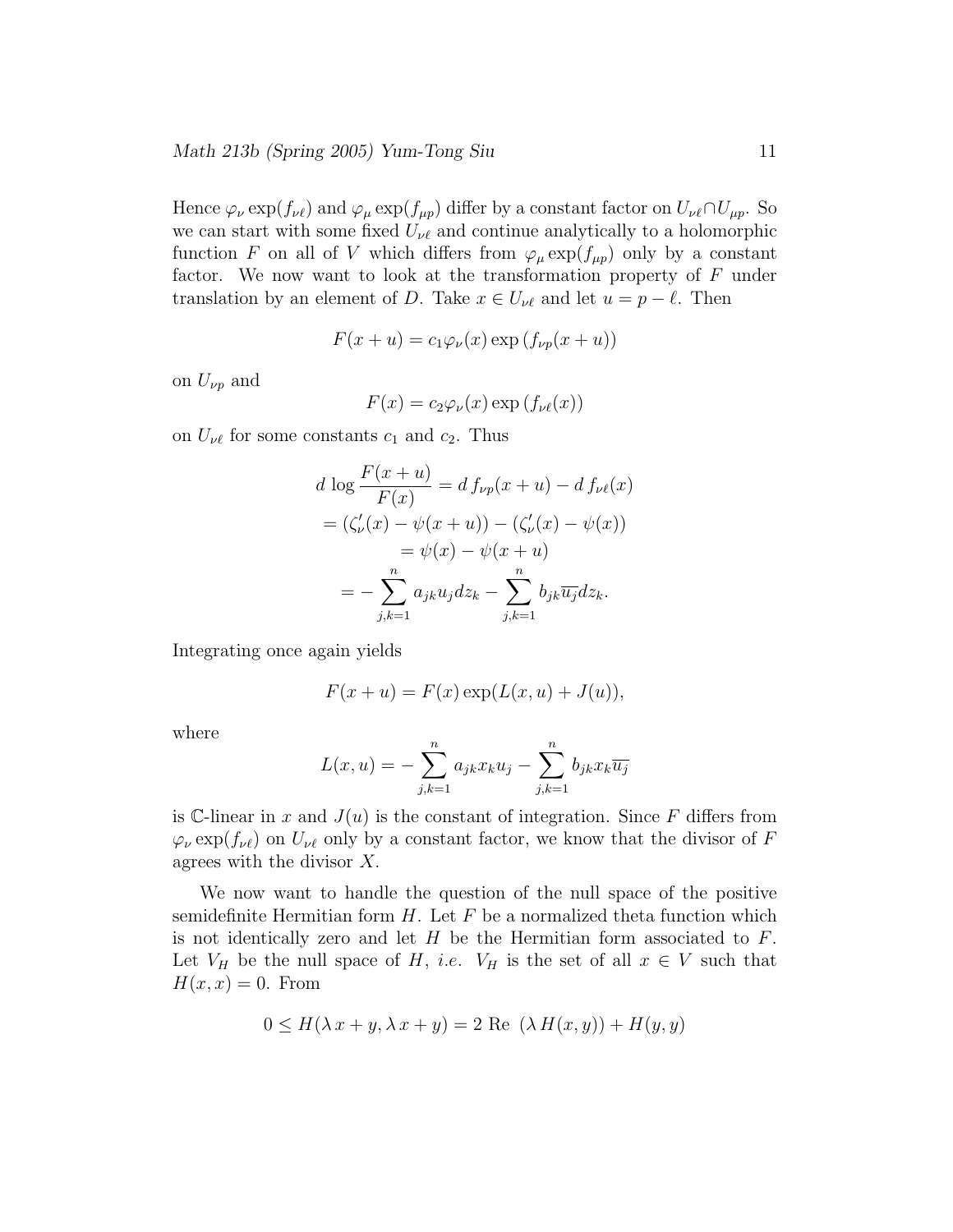for all  $\lambda \in \mathbb{C}$ , we know that  $H(x,y) = 0$  for  $x \in V_H$  and  $y \in V$ . Since H is positive semidefinite, we know that  $V_H$  is a C-vector space. First we observe that the value of  $F(x)$  depends only on the coset of  $V_H$  where x is in. In other words,  $F(x + y) = F(x)$  for  $y \in V_H$ . This follows from the consideration of  $F(x) \exp(-\frac{\pi}{2}H(x,x))$ . We have seen that

$$
\left| F(x+u) \exp\left(-\frac{\pi}{2}H(x+u,x+u)\right) \right| = \left| F(x) \exp\left(-\frac{\pi}{2}H(x,x)\right) \right|
$$

for all  $u \in D$  and so  $|F(x)| \leq C \exp(-\frac{\pi}{2}H(x,x))$  for some positive number C. For  $y \in V_H$  we have  $H(x + \lambda y, x + \lambda y) = H(x, x)$  for  $x \in V$  and hence

$$
|F(x + \lambda y)| \le C \exp\left(-\frac{\pi}{2}H(x, x)\right)
$$

for all  $\lambda \in V$ . By Liouville's theorem we know that  $F(x + \lambda y)$  is independent of  $\lambda$  and hence  $F(x + y) = F(x)$ . Secondly we claim that the image of D in  $V/V_H$  under the natural projection  $V \to V/V_H$  is discrete. This is a result of the fact that the imaginary part E of H assumes integral values on  $D \times D$ . The characterization of  $x \in V_H$  is that  $H(y, x) = 0$  for all  $y \in V$ . Since

$$
H(y, x) = E(\sqrt{-1}y, x) + \sqrt{-1}E(y, x),
$$

the characterization of  $x \in V_H$  can be reformulated as  $E(y, x) = 0$  for all  $y \in V$ . Since E assumes integral values on  $D \times D$ , we conclude that  $V_H$  is spanned by  $V_H \cap D$  over R. So we can find a basis  $e_1, \dots, e_n$  for V such that each  $e_j$  is in D and  $e_1, \dots, e_k$  form a basis for  $V_H$  by choosing  $e_1, \dots, e_k$ first. There is a positive integer N such that  $ND \subset \sum_{j=1}^{n} \mathbb{Z} e_j$ . Then the projection of D in  $V/V_H$  is contained in the discrete set  $\frac{1}{N} \sum_{j=k+1}^{n} \mathbb{Z} \overline{e_j}$ , where  $\overline{e_j}$  is the image of  $e_j$  in  $V/V_H$ . This means that the proper setting for the normalized theta function is actually in the quotient space  $V/V_H$  with the lattice  $(D + V_H)/V_H$ . In this proper setting the Hermitian matrix associated to the normalized theta function is positive definite.

Now we know that whenever we have a theta function we have a positive definite Hermitian matrix H whose imaginary part assumes integral values at the lattice points. Now we want to look at the converse. We start out with the Hermitian matrix and try to construct a theta function. The Hermitian matrix is determined by its imaginary part. A Hermitian matrix  $H(x,y) =$  $S(x,y) + \sqrt{-1} E(x,y)$  is positive definite if and only its real part  $S(x,y)$ is positive definite, simply because  $H(x, x) = S(x, x)$ . We start out with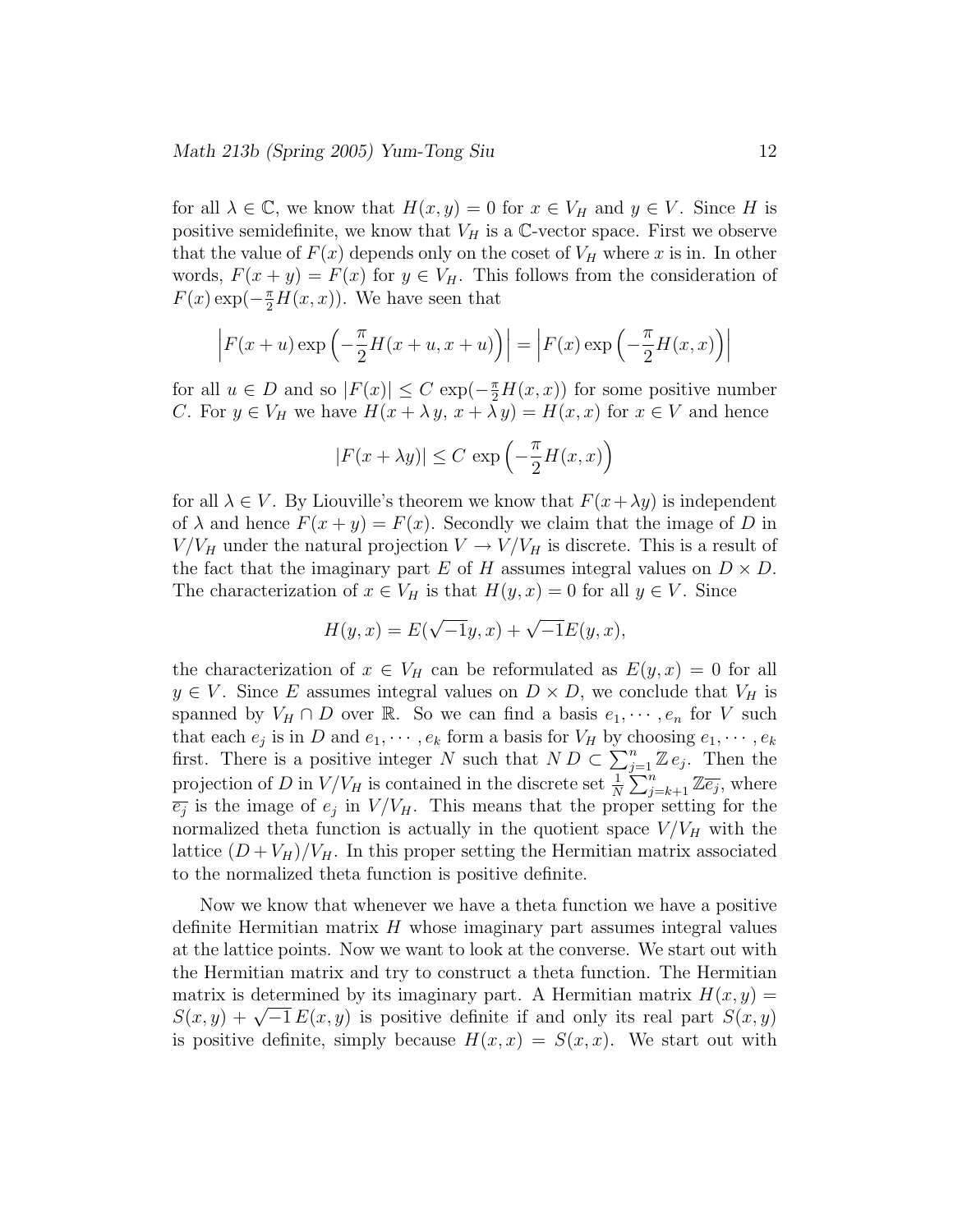the following definition. A Riemann form  $E$  on  $V$  with respect to  $D$  is a real-valued R-bilinear form  $E: V \times V \to \mathbb{R}$  such that E is skew-symmetric, assumes integral values on  $D \times D$ , and  $(x, y) \rightarrow E(\sqrt{-1}x, y)$  is positive symmetric. We say that the Riemann form  $E$  is *nondegenerate* if there exists no nonzero  $x \in V$  such that  $E(x, y) = 0$  for all y in V. (It is the same as saying that the matrix representing  $E$  is nonsingular.) We want to construct theta functions from a nondegenerate Riemann form. First we look at the so-called Frobenius decomposition, which chooses a good basis of D adapted to the nondegenerate skew-symmetric integral valued form  $E$ . We want to find elements  $e_1, v_1, \cdots, e_n, v_n$  of D such that

(1)  $D = \sum_{j=1}^{n} (\mathbb{Z}e_j + \mathbb{Z}v_j),$ 

(2) 
$$
E(e_j, v_j) = d_j > 0
$$
 with  $d_1|d_2|\cdots|d_n$  (meaning  $d_{j-1}$  dividing  $d_j$ ),

(3)  $\mathbb{Z}e_j + \mathbb{Z}v_j$  is perpendicular to  $\mathbb{Z}e_k + \mathbb{Z}v_k$  with respect to E for  $j \neq k$ .

The way to get the Frobenius decomposition is to first choose  $e_1$  and  $v_1$  in D so that  $E(e_1, v_1)$  assumes the smallest positive value  $d_1$ . Let  $V'_1 = \mathbb{R}e_1 + \mathbb{R}v_1$  and  $V_1$  be the set of all  $x \in V$  such that  $E(x, y) = 0$  for all  $y \in V'_1$ . We claim that  $V_1 \cap V_1' = 0$ , otherwise some nonzero element x in  $V_1$  is in  $V_1'$  which means that some  $\lambda e_1 + \mu v_1$  with  $\lambda$  and  $\mu$  not both zero is perpendicular to  $e_1$  and  $v_1$  with respect to E. From  $E(e_1, v_1) = d_1 \neq 0$  and  $E(e_1, e_1) = E(v_1, v_1) = 0$  we know that this is not possible. Let  $D_1 = D \cap V_1$  and  $D'_1 = D \cap V'_1$ . We claim that  $D = D_1 + D'_1$ . Take  $u \in D$ . We want to find  $a, b \in \mathbb{Z}$  such that  $u - ae_1 - bv_1$ is perpendicular to  $D_1$  with respect to E. We know that  $d_1$  divides  $E(u, e_1)$ , otherwise  $E(u, e_1) = qd_1 + r = q E(e_1, v_1) + r$  for some positive integer  $r < d_1$ and another integer q, leading to the contradiction that  $E(u+qv_1, e_1) = r <$  $d_1$ . Likewise we conclude that  $d_1$  divides  $E(u, v_1)$ . We write  $E(u, e_1) = -bd_1$ and  $E(u, v_1) = ad_1$ . Then  $u - ae_1 - be_1$  is perpendicular to  $V'_1$  with respect to E. Since E is nondegenerate, we know that  $E|V_1|$  is also nondegenerate. Now we apply the previous argument to  $E|V_1|$  and use induction on  $\dim_{\mathbb{R}} V$ to get  $e_1, v_1, \dots, e_n, v_n$ . The last thing we have to verify is that  $d_{j-1}$  divides  $d_j$ . It suffices to verify that  $d_1$  divides  $d_2$ . Suppose the contrary. Then we have  $d_2 = q d_1 + r$  for some positive integer  $r < d_1$  and some other integer q, leading to the contradiction that  $E(e_2 - q e_1, v_2 + v_1) = d_2 - q d_1 = r < d_1$ .

We would like to remark that  $e_1, \dots, e_n$  form a C-basis of V. Suppose the contrary. Let  $W = \mathbb{R}e_1 + \cdots + \mathbb{R}e_n$ . Then  $W \cap \sqrt{-1}W \neq 0$ . Take a nonzero  $y \in W$  with  $\sqrt{-1}y \in W$ . Since any two elements of W is perpendicular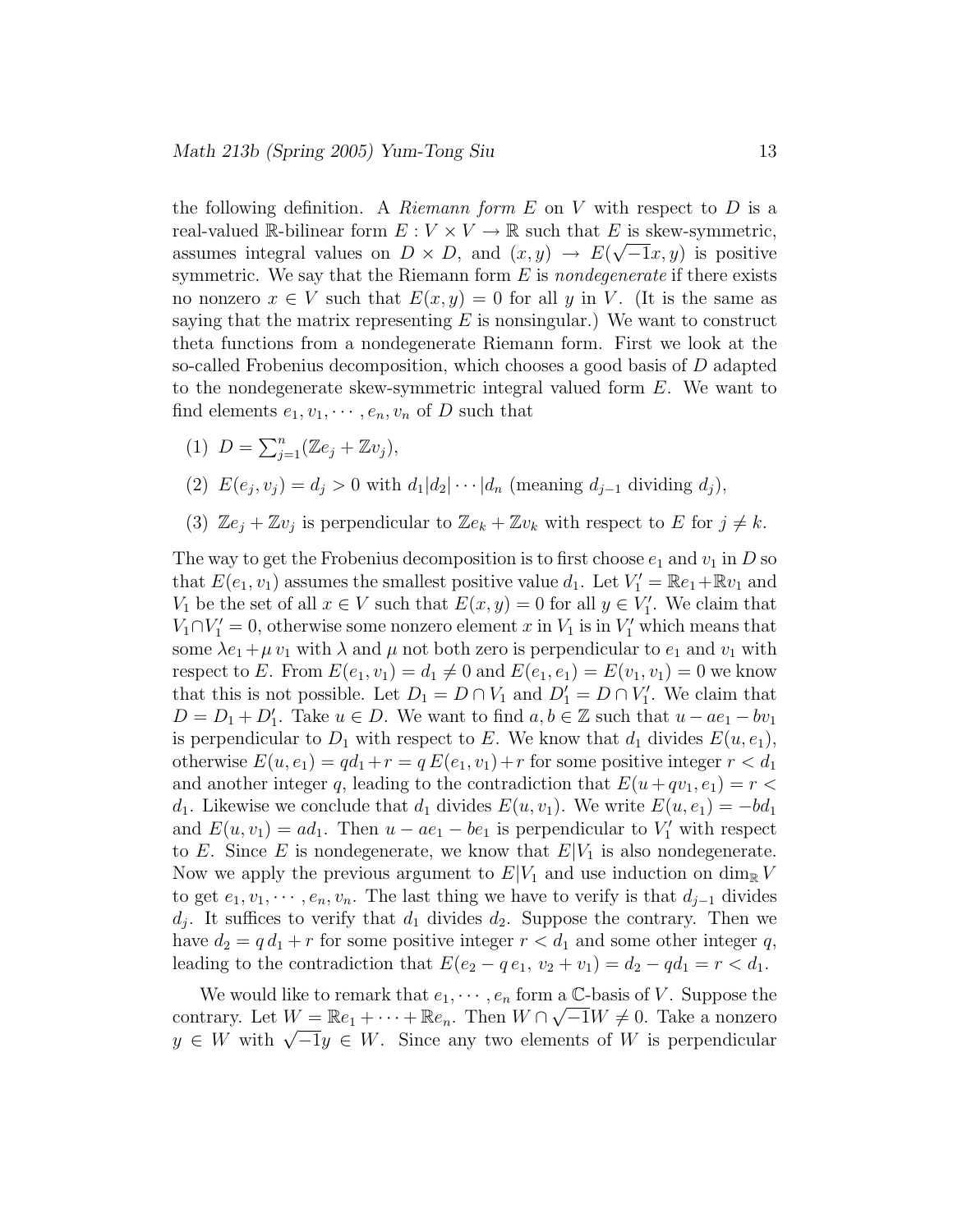with respect to E, we conclude that  $E(\sqrt{-1}y, y) = 0$ , contradicting the fact that  $(x, y) \rightarrow E(\sqrt{-1}x, y)$  is symmetric positive. We now work with coordinates with respect to the C-basis  $e_1, \dots, e_n$  of V. From E we have the Hermitian form  $H(x, y) = E(\sqrt{-1}x, y) + \sqrt{-1}E(x, y)$  from the assumption that  $(x, y) \to E(\sqrt{-1}x, y)$  is symmetric in x and y. Since the imaginary part E of H vanishes on  $\mathbb{R}e_1 + \cdots + \mathbb{R}e_n$ , we know that H assumes only real values on  $\mathbb{R}e_1 + \cdots + \mathbb{R}e_n$ , which means that when we express H in terms of the basis  $e_1, \dots, e_n$  the entries of the matrix is real symmetric. In other words,

$$
H\left(\sum_{j=1}^{n} z_j e_j, \sum_{j=1}^{n} w_j e_j\right) = \sum_{j,k=1}^{n} h_{jk} z_j \overline{w_k}
$$

with  $h_{jk} = H(e_j, e_k)$  real and symmetric. Likewise, H is real symmetric on  $\mathbb{R}v_1 + \cdots + \mathbb{R}v_n$ .

We are going to construct a theta function by infinite series, following the way the Jacobian theta function is constructed for the case of complex dimension one. Recall the Jacobian theta function  $\sum_{k=-\infty}^{\infty} (-1)^k q^{k^2} e^{2kiw}$ , where  $q = e^{\pi \tau i}$  and  $\tau$  is the quotient  $\frac{\omega_2}{\omega_1}$  of the two periods  $\omega_1$  and  $\omega_2$ . We rewrite the infinite series

$$
\sum_{k=-\infty}^{\infty} (-1)^k q^{k^2} e^{2k\sqrt{-1}w}
$$

in the form

$$
\sum_{k=-\infty}^{\infty} \exp\left(k^2 \pi \tau \sqrt{-1} + 2k\sqrt{-1}w + k\pi \sqrt{-1}\right)
$$

and combine the two terms  $2k\sqrt{-1} w + k\pi\sqrt{-1}$  together by using  $s = \frac{w}{\pi} + \frac{1}{2}$ 2 and we end up with

$$
\sum_{k=-\infty}^{\infty} \exp(k^2 \pi \tau \sqrt{-1} + 2k i \pi s).
$$

Now in the higher dimensional case  $\mathbb{C}^n/D$  we do something completely analogous. Instead of the integer k we use the *n*-tuple of integers t with components  $t_1, \dots, t_n \in \mathbb{Z}$  written as a column *n*-vector. Instead of  $w \in \mathbb{C}$  we use the *n*-tuple of complex numbers s with components  $s_1, \dots, s_n \in \mathbb{C}$  written as a column *n*-vector. Instead of  $\tau$  in the upper half plane we use the matrix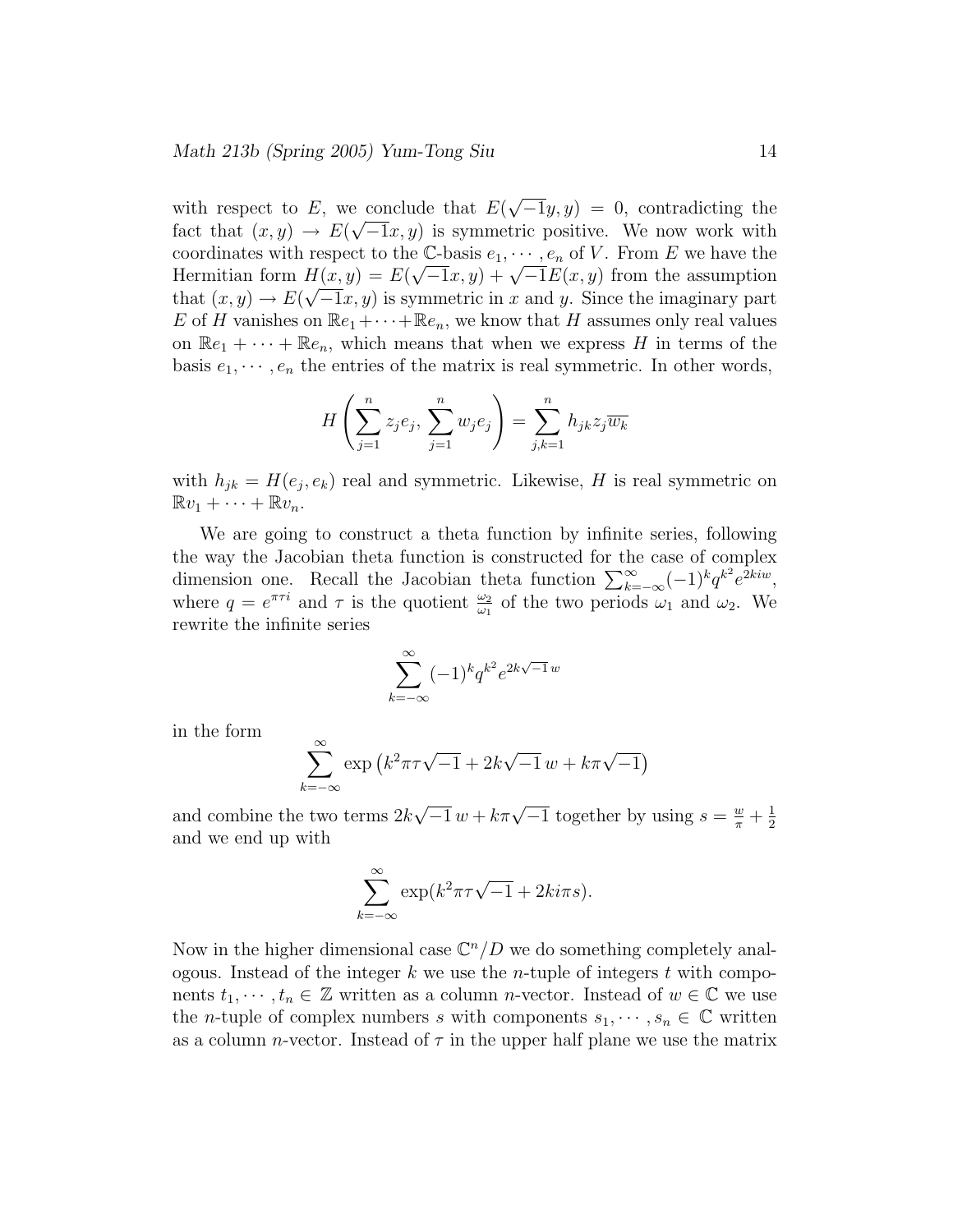Z in the Siegel upper half space. So  $Z = X + \sqrt{-1}Y$  is a symmetric  $g \times g$ matrix with complex entries such that  $Y = \text{Im } Z > 0$ . Instead of

$$
\sum_{k=-\infty}^{\infty} \exp(k^2 \pi \tau \sqrt{-1} + 2k \sqrt{-1} \pi s),
$$

we define

$$
\Theta(s,Z) = \sum_{t \in \mathbb{Z}^g} \exp\left(\pi\sqrt{-1}\left(t'Zt + 2t's\right)\right).
$$

The condition  $Y = \text{Im } Z > 0$  guarantees convergence of the infinite series. Now let us go back to our construction of the theta function from the nondegenerate Riemann form. To use the method of infinite series we need to produce this element Z of the Siegel upper half space. The lattice for the function  $\Theta(s, Z)$  is generated by  $e_1, \dots, e_n, Ze_1, \dots, Ze_n$ , where  $e_1, \dots, e_n$  is the standard C-basis for  $\mathbb{C}^n$ . An obvious thing to do is to equate  $e_1, \dots, e_n, Ze_1, \dots, Ze_n$  with  $e_1, \dots, e_n, v_1, \dots, v_n$  and to define Z by  $Z = (z_{jk})$  with  $v_j = \sum_{k=1}^n z_{jk} e_k$ . It is almost right, but not yet completely right. The elements  $e_1, \dots, e_n, v_1, \dots, v_n$  are obtained from the Frobenius decomposition of  $E$ . To keep track of what is going on, we want to see what the skew-symmetric form  $E$  for  $Z$  is. So we have to consider the transformation law for  $\Theta(s, Z)$  under translation by an element of

$$
\mathbb{Z}e_1+\cdots+\mathbb{Z}e_n+\mathbb{Z}(Ze_1)+\cdots+\mathbb{Z}(Ze_n).
$$

The transformation law is  $\Theta(s+g) = \Theta(s)$  and

$$
\Theta(s + Zg) = \exp\left(\pi\sqrt{-1}\left(-g'Zg - 2g's\right)\right)\Theta(s)
$$

for the column vectors  $s \in \mathbb{C}^n$  and  $g \in \mathbb{Z}^n$  from  $L(s,g) = \frac{1}{2}(-g'Zg - 2g's)$ . We see that the function  $L(x, u)$  is given by  $L(x, u) = 0$  and  $L(x, Zu) = -u'x$ for  $u \in \mathbb{Z}e_1 + \cdots + \mathbb{Z}e_n$ . We now skew-symmetrize L and get E. In the first place, from  $L(u, u) = 0$  and  $L(Zu, Zu) = -u'Zu$  for  $\mathbb{Z}e_1 + \cdots + \mathbb{Z}e_n$ and the symmetry of  $Z$  that the skew-symmetric part  $E$  of  $Z$  vanishes on  $\mathbb{Z}e_1 + \cdots + \mathbb{Z}e_n$  and also vanishes on  $\mathbb{Z}(Ze_1) + \cdots + \mathbb{Z}(Ze_n)$ . To get E we need only consider

$$
E(e_j, Ze_k) = L(e_j, Ze_k) - L(Ze_k, e_j) = -e'_k \cdot e_j = -\delta_{jk},
$$

where  $\delta_{jk}$  is the Kronecker delta. So we get the Frobenius basis

$$
e_1, \cdots, e_n, Ze_1, \cdots, Ze_n
$$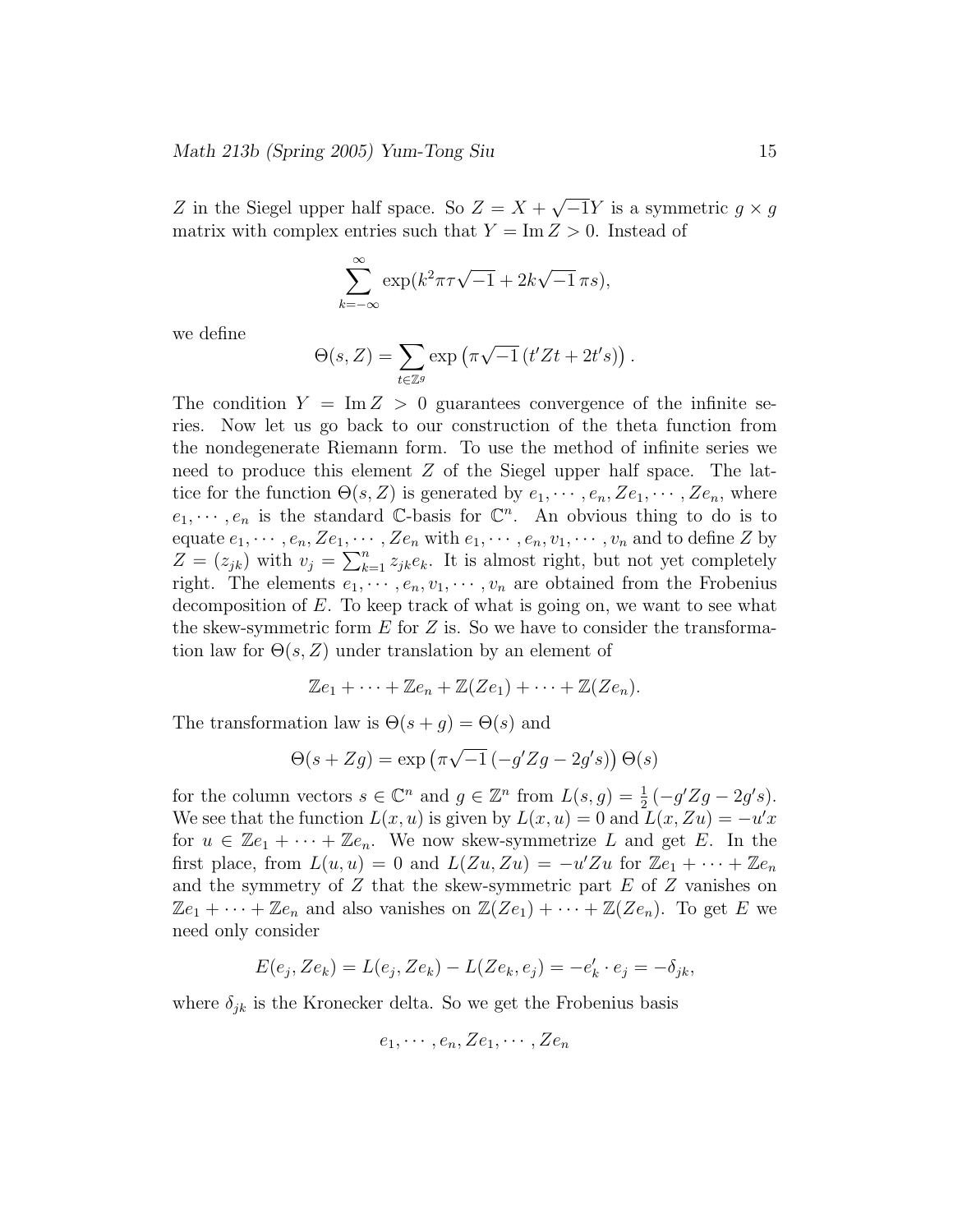and the factors  $d_1, \dots, d_n$  are all 1. So when all the  $d'_j s$  are equal to 1, our guess of defining Z by  $v_j = -\sum_{k=1}^n z_{jk}e_k$  is correct. However, when not all the  $d'_j$ s are equal to 1, we need some modification. In the first place our infinite series

$$
\Theta(s,Z) = \sum_{t \in \mathbb{Z}^g} \exp\left(\pi\sqrt{-1}\left(t'Zt + 2t's\right)\right)
$$

can only produce the case of all the  $d'_{j}s$  equal to 1. We need a slightly different series. Recall that the original Jacobian theta series was produced by the method of undetermined coefficients. To get the case we want, we simply apply again the method of undetermined coefficients in our case, which we are going to do later. It turns out that the correct way to define  $z_{jk}$  is to use  $v_j = -d_j \sum_{k=1}^n z_{jk} e_k$ . The intuitive reason is that we replace  $v_j$  by  $\frac{v_j}{d_j}$ so that the new  $d_j$  becomes 1. Now we forget our motivation and just use  $v_j = -d_j \sum_{k=1}^n z_{jk} e_k$  as the definition for the matrix  $Z = (z_{jk})$  and start to verify that it is symmetric and its imaginary part is positive definite. The trick for the verification is the use of

$$
F(x, y) = H(x, y) - H(x, \bar{y}) = -2\sqrt{-1} H(x, \text{Im } y).
$$

Here the complex conjugate  $\bar{y}$  of y and the imaginary part Im y of y are both respect to the basis  $e_1, \dots, e_n$ . So if  $y = \sum_{j=1}^n y_j e_j$ , then  $\bar{y} = \sum_{j=1}^n \bar{y}_j e_j$  and  $\text{Im } y = \sum_{j=1}^{n} (\text{Im } y_j) e_j$ . This form  $F(x, y)$  satisfies two properties. The first one is that  $F(x,y) = F(y,x)$  for  $x,y \in \mathbb{Z}v_1 + \cdots + \mathbb{Z}v_n$ . This is because (i)  $H(x, \bar{y})$  is C-bilinear and symmetric in both x and y for x, y in V and (ii) the imaginary part of  $H(x, y)$  vanishes for  $x, y \in \mathbb{Z}v_1 + \cdots + \mathbb{Z}v_n$  (from  $E(v_j, v_k) = 0$  for all  $1 \le j, k \le n$  and so  $H(x, y) = \text{Re } H(x, y)$  is symmetric in x and y for  $x, y \in \mathbb{Z}v_1 + \cdots + \mathbb{Z}v_n$ . The second property is that the form

$$
Re F(x, y) = 2 Im H (x, Im y) = 2 H (Im x, Im y)
$$

is positive semidefinite (the second equation coming from the fact that the coefficients of H are real with respect to  $e_1, \dots, e_n$ ). Now since  $H(x, \bar{y})$  is symmetric in  $x$  and  $y$ , it follows that

$$
F(e_{\ell}, v_k) = H(e_{\ell}, v_k) - H(e_{\ell}, \bar{v}_k) = H(e_{\ell}, v_k) - H(v_k, \bar{e}_{\ell})
$$
  
=  $H(e_{\ell}, v_k) - H(v_k, e_{\ell}) = 2\sqrt{-1} E(e_{\ell}, v_k)$ 

(because by definition  $e_{\ell}$  is real and  $\overline{e_{\ell}} = e_{\ell}$ ) and

$$
F(v_j, v_k) = -d_j \sum_{\ell=1}^n z_{j\ell} F(e_\ell, v_k)
$$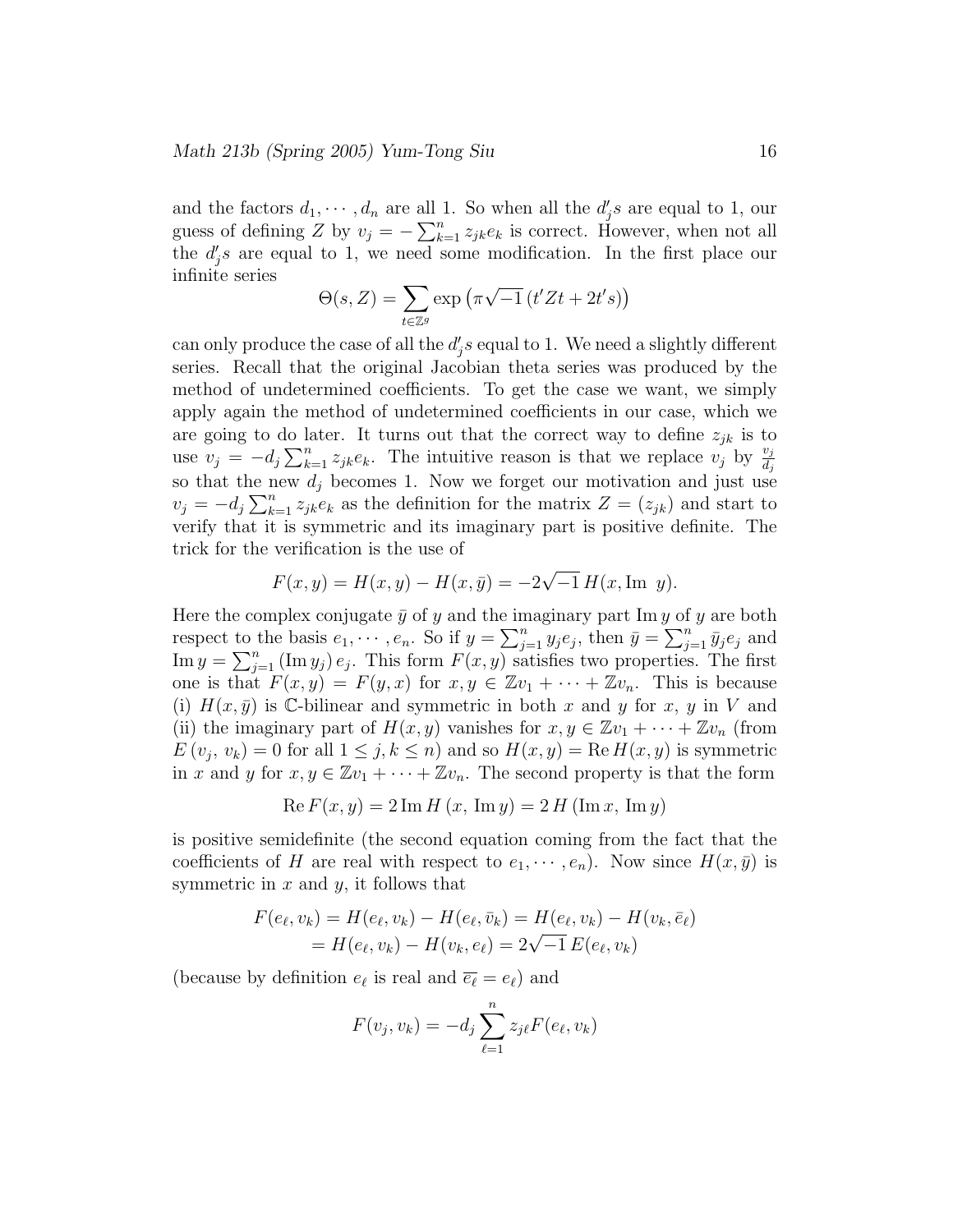Math 213b (Spring 2005) Yum-Tong Siu 17

$$
= -d_j \sum_{\ell=1}^n z_{j\ell} 2\sqrt{-1} E(e_\ell, v_k) = -d_j z_{jk} 2\sqrt{-1} d_k.
$$

The symmetry of  $F(x,y)$  for  $x,y \in \mathbb{Z}v_1 + \cdots + \mathbb{Z}v_n$  implies that symmetry of  $Z = (z_{ik})$ . To get the positivity of the imaginary part of Z, we use

$$
(\ddagger) \qquad F\left(\sum_{j=1}^n \lambda_j v_j, \sum_{j=1}^n \lambda_j v_j\right) = -2\sqrt{-1} \sum_{j,k=1}^n \lambda_j d_j z_{jk} \lambda_k d_k.
$$

Since by taking the real part of (‡) we have

Re 
$$
F(\sum_{j=1}^{n} \lambda_j v_j, \sum_{j=1}^{n} \lambda_j v_j) = 2 \sum_{j,k=1}^{n} \lambda_j d_j (\text{Im } z_{jk}) \lambda_k d_k,
$$

it follows from

$$
Re F(x, y) = 2 H (Im x, Im y)
$$

that Re  $F\left(\sum_{j=1}^n\lambda_jv_j,\sum_{j=1}^n\lambda_jv_j\right)>0$  if the imaginary part of  $\sum_{j=1}^n\lambda_jv_j$  is nonzero. We know from the R-linearly independence of  $e_1, \dots, e_n, v_1, \dots, v_n$ that  $\sum_{j=1}^n \lambda_j v_j$  is not in  $\mathbb{R}e_1 + \cdots + \mathbb{R}e_n$  whenever  $\lambda_1, \cdots, \lambda_n$  are not all zero, which means that the imaginary part of  $\sum_{j=1}^{n} \lambda_j v_j$  is nonzero.

After all the above preparatory statements in linear algebra, we are ready to use the method of undetermined coefficients to construct theta functions. The result is given in the following theorem of Frobenius.

Theorem. Let V be a vector space over  $\mathbb C$  and let D be a lattice in V and let  $L: V \times V \to \mathbb{C}$  be C-linear in the first variable and R-linear in the second variable such that  $E(x,y) = L(x,y) - L(y,x)$  is a nondegenerate Riemann form for the lattice D. Let  $K: V \to \mathbb{R}$  be R-linear. Then the set of all entire theta functions on V with respect to D having type  $(L, K)$  form a vector space over  $\mathbb C$  with dimension equal to the Pfaffian of E with respect to D (which is  $d_1 \cdots d_n$ ).

We now prove the theorem. Since L is symmetric in  $\mathbb{R} e_1 + \cdots + \mathbb{R} e_n$ (due to the vanishing of  $E(e_j, e_k)$ ), we can extend the restriction of L on  $\mathbb{R} e_1 + \cdots + \mathbb{R} e_n$  to a C-bilinear map  $L_1$  on  $V \times V$ . We extend also the restriction of K on  $\mathbb{R} e_1 + \cdots + \mathbb{R} e_n$  to a C-linear map  $K_1$  on V. We replace L by  $L-L_1$  and K by  $K-K_1$ . This replacement is the same as multiplying the theta function by a trivial theta function (defined by  $L_1$  and  $K_1$ ). So without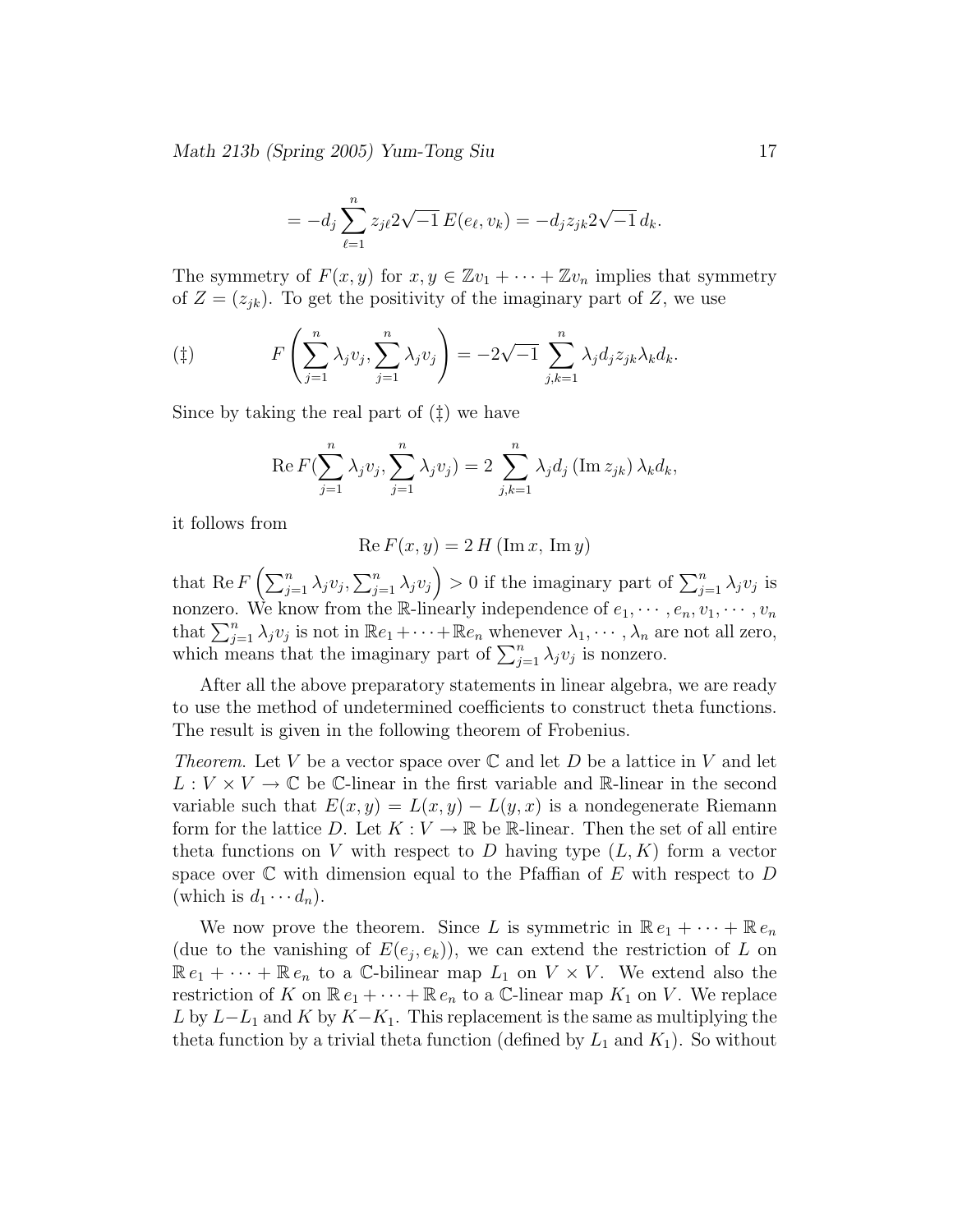loss of generality we can assume that both L and K vanish on  $\mathbb{R} e_1 + \cdots + \mathbb{R} e_n$ . The space of all entire theta functions of type  $(L, K)$  is the same as the space of all entire functions satisfying  $\theta(z + e_j) = \theta(x)$  and

$$
\theta(z + v_j) = \theta(z) \exp(2\pi\sqrt{-1}(z_j d_j + c_j))
$$

for some  $c_j \in \mathbb{C}$ . The condition  $\theta(z + e_j) = \theta(z)$  implies that  $\theta$  is periodic with periods  $e_j$ . So we can write

$$
\theta(z) = \sum_{m \in \mathbb{Z}^n} a(m) \exp(2\pi \sqrt{-1} \langle m, z \rangle),
$$

where  $\langle m,z \rangle$  is the inner product of m and z. We have

$$
\theta(z + v_j) = \sum_{m \in \mathbb{Z}^n} a(m) \exp(2\pi \sqrt{-1} \langle m, z + v_j \rangle)
$$

$$
\theta(z) \exp(2\pi \sqrt{-1} (z_j d_j + c_j) = \sum_{m \in \mathbb{Z}^n} a(m) \exp(2\pi \sqrt{-1} (\langle m + d_j e_j, z \rangle + c_j)).
$$

Hence

$$
a(m-d_j e_j) = a(m) \exp(2\pi \sqrt{-1}(\langle m, v_j \rangle - c_j)).
$$

To solve for  $a(m)$ , we let  $a(m) = \exp(2\pi\sqrt{-1}b(m))$ . The value of  $b(m)$ is defined modulo Z. In the following equations we use identity instead of congruence modulo  $\mathbb Z$  by assuming that the value of  $b(m)$  is chosen to give us the identity instead of congruence. Then

$$
b(m-d_je_j)-b(m)+c_j=\langle m,v_j\rangle=-\langle m,d_jZe_j\rangle.
$$

We claim that

$$
b(m) = \left\langle m, Z\left(\sum_{k=1}^n m_k e_k\right) \right\rangle + \sum_{k=1}^n \frac{m_k c_k}{d_k} + h(s),
$$

where  $(s_1, \dots, s_n) \in \mathbb{Z}^n$  with  $0 \le s_j < d_j$  satisfies  $m_j \equiv s_j \mod d_j$  and  $h(s)$ is an indeterminate to be chosen arbitrarily. Let us now verify this claim.

$$
b(m - d_j e_j) = \left\langle m - d_j e_j, Z\left(\sum_{k=1}^n m_k e_k\right) \right\rangle + \sum_{k=1}^n \frac{m_k c_k}{d_k} - c_j + h(s).
$$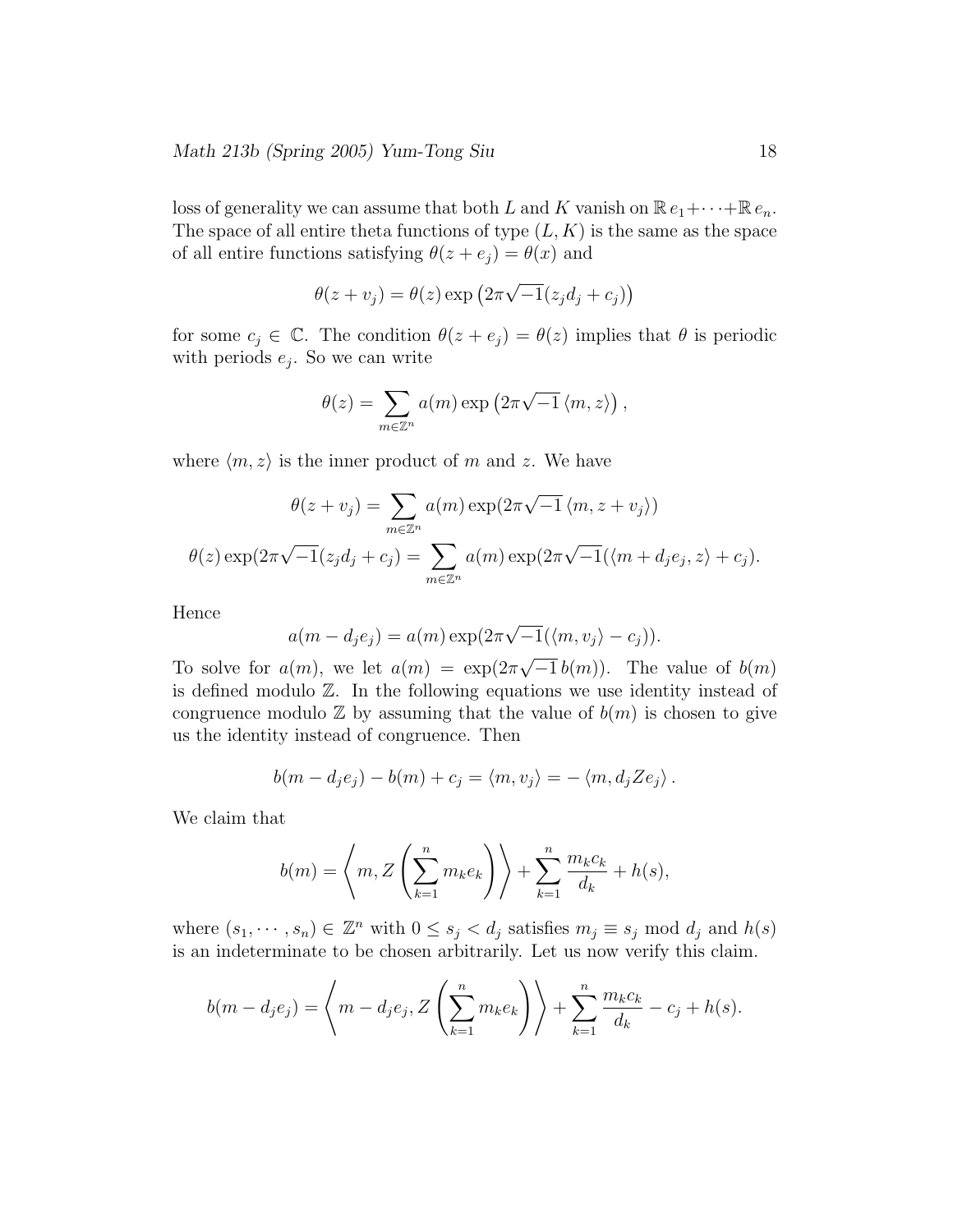Math 213b (Spring 2005) Yum-Tong Siu 19

$$
b(m - d_j e_j) - b(m) + c_j = -d_j \left\langle e_j, Z\left(\sum_{k=1}^n m_k e_k\right) \right\rangle
$$
  
= 
$$
-d_j \left\langle Ze_j, \sum_{k=1}^n m_k e_k \right\rangle = -d_j \left\langle Ze_j, m \right\rangle = -\left\langle m, d_j Ze_j \right\rangle.
$$

Note that

$$
b(m) = \sum_{j,k=1}^{n} m_j z_{jk} m_k + \sum_{k=1}^{n} \frac{m_k c_k}{d_k} + h(s).
$$

The positive definiteness of the imaginary part of  $Z = (z_{jk})$  guarantees the convergence of the series

$$
\theta(z) = \sum_{m \in \mathbb{Z}^n} a(m) \exp(2\pi \sqrt{-1} \langle m, z \rangle).
$$

The choice of  $h(s_1, \dots, s_n)$  with  $(s_1, \dots, s_n) \in \mathbb{Z}^n$  and  $0 \le s_j < d_j$  means that the complex dimension of the space of such theta functions is  $d_1 \cdots d_n$ . This finishes the proof of the theorem.

The theta function  $\theta$  that we have constructed may be the theta function for a larger lattice. Let D' be the set of all  $v \in V$  and  $\frac{\theta(x+v)}{\theta(x)}$  is nowhere zero holomorphic. By taking  $\log \frac{\theta(x+v)}{\theta(x)}$  and using the transformation law for translations by elements of D' we conclude that  $\log \frac{\theta(x+v)}{\theta(x)}$  is of quadratic growth and hence must be a polynomial of degree at most 2. The set  $D'$ is discrete, because the imaginary part of  $H$  (which is nonsingular) have to assume integral values at  $D' \times D'$  and in particular assume integral values at  $D \times D'$ .

If all the theta functions we have constructed are theta functions for a larger lattice, then the number of linearly independent functions is equal to the volume of the fundamental domain of  $D'$  measured by the volume form which is the *n*-fold exterior power of the imaginary part of  $H$ . This number is smaller than the number of linearly independent theta functions we have constructed, because the number we have obtained is equal to the volume of the fundamental domain of  $D$  measured by the volume form which is the  $n$ -fold exterior power of the imaginary part of  $H$ . We actually claim that we can find a theta function with the property that  $D' = D$ . Fix a point  $x \in V$ . We consider the union A of lattices  $D^*$  such that  $D \subset D^*$  and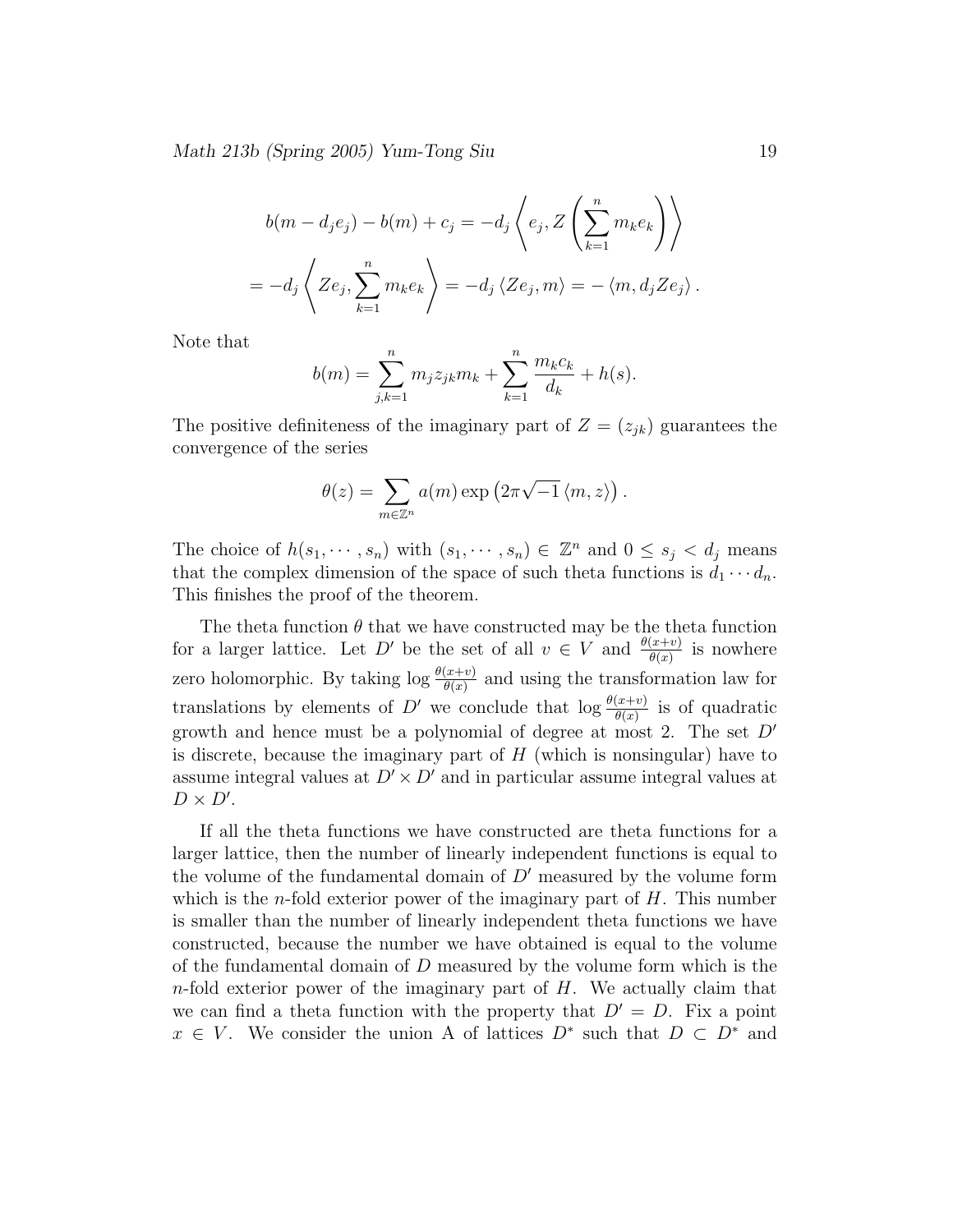Im  $H: D^* \times D^* \to \mathbb{Z}$ . The set  $D^*/D$  is finite. Pick  $u_1, \dots, u_k \in D^*$  forming a complete set of representatives for  $D^*/D$ . For each  $u_i$  we can find some theta function  $\theta_j$  such that the zero-set of  $\theta_j(x+u_j)$  is not equal to the zeroset of  $\theta_i(x)$ . The set  $Z_i$  of all theta functions is a closed proper subvariety of the finite dimensional vector space of all theta functions. Thus we can find a theta function  $\theta$  such that the zero-set of  $\theta(x+u_i)$  is not equal to the zero-set of  $\theta(x)$  for  $1 \leq j \leq k$ .

Projective Embedding by Theta Functions. Let  $D \subset V = \mathbb{C}^n$  be a lattice and H be a nondegenerate Riemann form and  $\psi$  be a character. From  $(H, \psi)$  we have a line bundle  $L$  over  $V/D$ .

Theoerm.  $\Gamma(V/D, L^3)$  embeds  $V/D$  into  $\mathbf{P}_N$ , where  $N = \dim_{\mathbb{C}} \Gamma(V/D, L^3)$  – 1.

*Proof.* Let  $\theta$  be a normalized theta function of type  $(H, \psi)$ . Choose three points  $a, u, v$  of V and define

(\*) 
$$
\varphi(x;a,u,v) = \theta(x+u)\theta(x-a+v)\theta(x+a-u-v).
$$

Though we have used three parameters  $a, u, v$ , actually we have only two, namely, u and  $a - v$ , because  $u + (-a + v) + (a - u - v) = 0$ . We need this equation to guarantee that  $\varphi(x; a, u, v)$  is of type  $(3H, \psi^3)$ . The reason is that

$$
\theta(x+u) = \theta(x) \exp\left(\pi H(x, u) + \frac{\pi}{2}H(u, u) + 2\pi\sqrt{-1} K(u)\right)
$$

with  $\psi(u) = \exp(2\pi\sqrt{-1} K(u))$ . Thus

$$
\prod_{j=1}^{3} \theta(x + a_j + u)
$$
  
=  $\exp\left(\pi 3H\left(x + \frac{1}{3}\sum_{j=1}^{3} a_j, u\right) + \frac{\pi}{2}3H(u, u) + 2\pi\sqrt{-1}3K(u)\right)\prod_{j=1}^{3} \theta(x + a_j)$   
=  $\exp\left(\pi 3H(x, u) + \frac{\pi}{2}3H(u, u) + 2\pi\sqrt{-1}3K(u)\right)\prod_{j=1}^{3} \theta(x + a_j)$ 

when  $\sum_{j=1}^{3} a_j = 0$ . We are going to use functions of the form (\*) to do the embedding. One thing is that we have to make sure that the lattice is the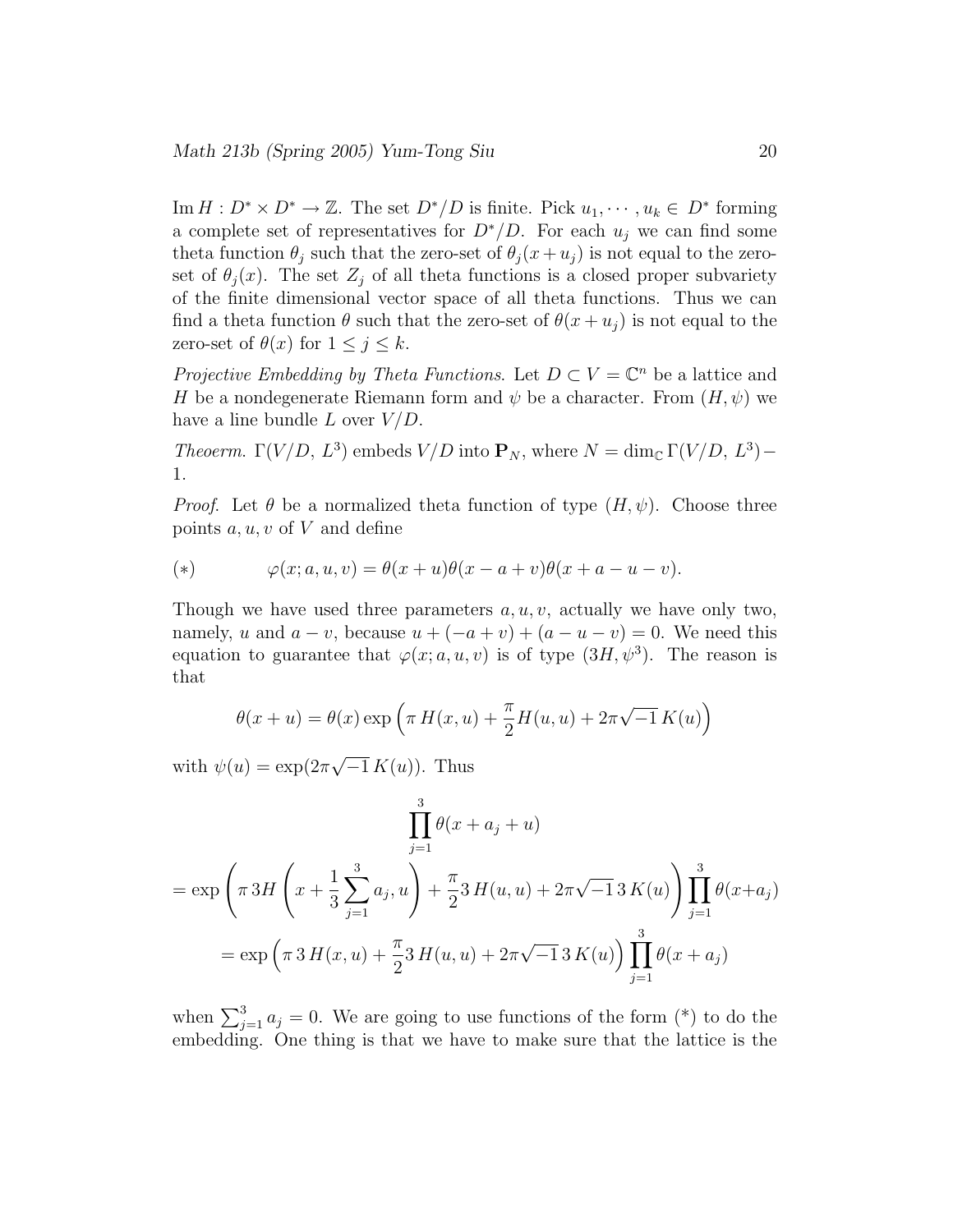proper one for the function  $\theta$ . By this we mean the following. If  $v \in V$ and  $\frac{\theta(x+v)}{\theta(x)}$  is nowhere zero holomorphic, then  $v \in D$ . We can also assume that the zero-set of  $\theta$  is irreducible. The reason is as follows. We decompose the zero-set of  $\theta$  into irreducible hypersurface  $Z_1, \cdots, Z_k$ . We know that we can construct from each irreducible surface  $Z_k$  a theta function  $\theta_j$ . We can get embeddings by constructing  $\varphi_{j1}, \cdots, \varphi_{j\ell_j}$  from each  $\theta_j$  and then we use  $\prod_{j=1}^{k} \varphi_{j\nu_j}$  for the embeddings by elements of  $\Gamma(V/D, L^3)$ .

To get the projective embedding, the first thing we have to do is to make sure that given any  $x \in V$  there exists some theta function of type  $(3H, \psi^3)$  which is nonzero at x. We are going to get this theta function in the form (\*) by choosing a, u, v suitably. Choose  $a = x$ . Choose v such that  $\theta(v) \neq 0$  and then choose u choose that  $\theta(a + u)\theta(2a - u - v) \neq 0$ . We can do this, because both  $\theta(a + u)$  and  $\theta(2a - u - v)$  as functions of u are not identically zero and so their product as a function of  $u$  is not identically zero and we can find some u so that  $\theta(a + u)\theta(2a - u - v) \neq 0$ . This means that  $\theta(x+u)\theta(x+a-u-v) \neq 0$  for  $x=a$ . Since  $\theta(x-a+v) = \theta(v) \neq 0$ , we know that  $\varphi(x; a, u, v) = \theta(a + u)\theta(v)\theta(2a - u - v) \neq 0$ . We now know that the map  $V/D \rightarrow \mathbf{P}_N$  defined by  $\Gamma(V/D, L^3)$  is a well-defined holomorphic map.

Next we want to show that the map  $V/D \to \mathbf{P}_N$  defined by  $\Gamma(V/D, L^3)$ distinguishes points. Fix  $a \neq b$  in V not congruent modulo D. Since  $\theta$  is not a trivial theta function we know that  $\theta$  vanishes somewhere (otherwise  $\log \theta$ is a well-defined holomorphic function on  $V$  and the transformation rule for translation by an element of D implies that the growth of  $\log \theta$  is quadratic and  $\log \theta$  must be a polynomial of degree  $\leq 2$ ). Moreover, since  $b - a \notin D$ , we know that either  $\frac{\theta(x+b-a)}{\theta(x)}$  or its reciprocal is holomorphic and zero at x for some x. Since the zero-set of  $\theta$  is irreducible, by exchanging the roles of a and b if necessary, we can assume that there exists  $v \in V$  such that  $\theta(v) = 0$ and  $\theta(v-a+b) \neq 0$ . Choose u such that  $\theta(b+u)\theta(b+a-u-v) \neq 0$ . Then at  $x = a$  we have  $\varphi(x; a, u, v) = \theta(a + u)\theta(v)\theta(2a - u - v) = 0$ . At  $x = b$  we have  $\varphi(x; a, u, v) = \theta(b+u)\theta(b-a+v)\theta(b+a-u-v) \neq 0$ . Thus the map is injective.

The last thing we have to prove is to show that the map has the rank  $n$ . We need the following lemma which will be proved later.

Lemma. Given  $\theta$ . There exist  $b_1, \dots, b_n$  in V such that  $\theta(b_j) = 0$  and  $(d\theta)(b_1), \cdots, (d\theta)(b_n)$  (after being translated to the same point) are linearly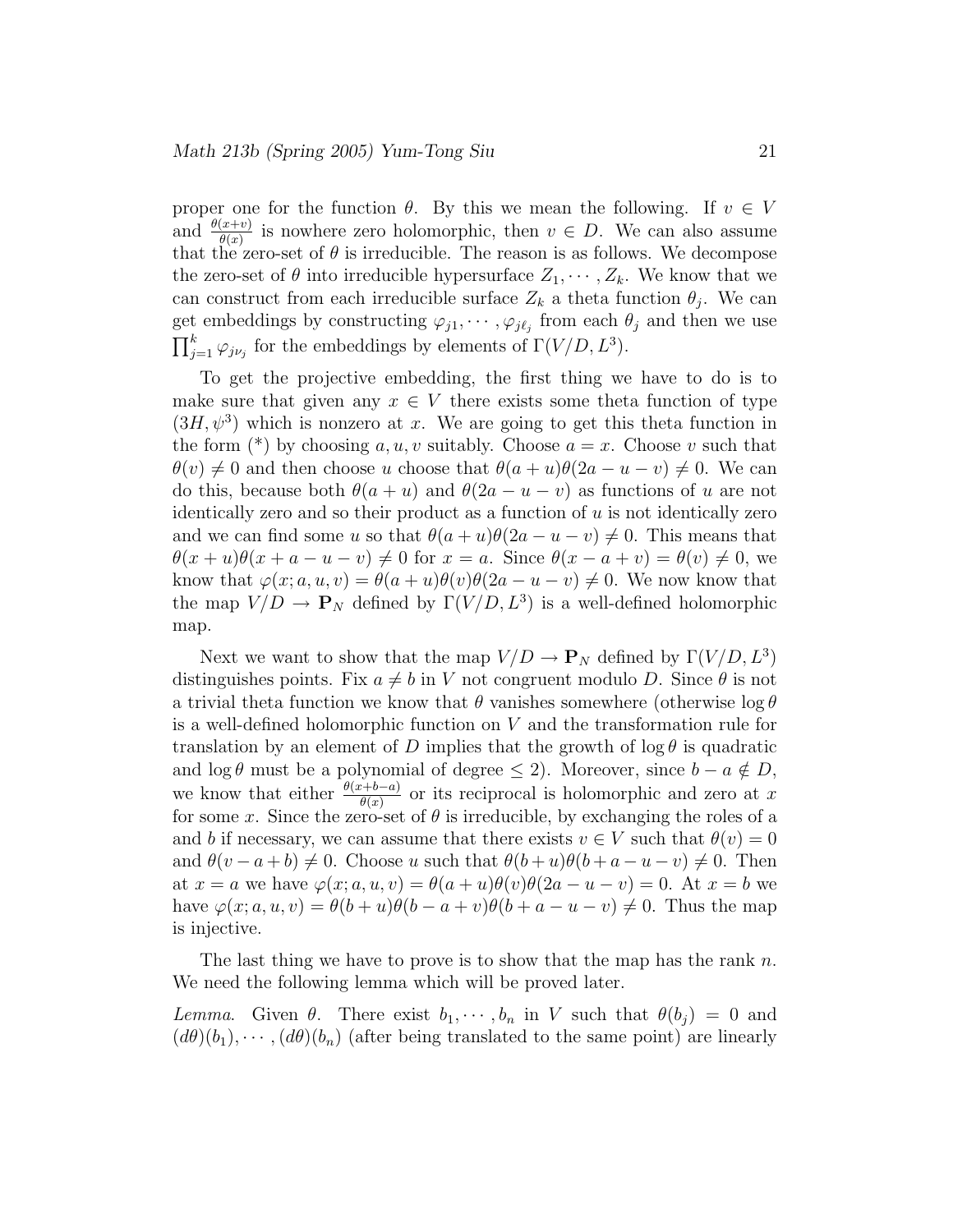independent.

From the lemma we have  $b_1, \dots, b_n$  in V. Fix  $a \in V$ . There exists  $b_0 \in V$ with  $\theta(b_0) \neq 0$ . We can find u such that

$$
\theta(a+u)\prod_{j=0}^n\theta(2a-u-b_j)\neq 0.
$$

Let

$$
\varphi_j(x) = \varphi(x; a, u, b_j) = \theta(x + u)\theta(x - a + b_j)\theta(x + a - u - b_j)
$$

for  $0 \leq j \leq n$ . We claim that  $\frac{\varphi_1}{\varphi_0}, \cdots, \frac{\varphi_n}{\varphi_0}$  $\frac{\varphi_n}{\varphi_0}$  form a local coordinate system at  $x = a$ . Since  $\theta(x - a + b_j) = 0$  at  $x = a$  for  $1 \leq j \leq n$ , when we take  $d\varphi_j$  we must use  $d\theta(x-a+b_i)$  which is equal to  $d\theta(b_i)$  at  $x=a$ , otherwise we have only zero contribution. Thus  $\frac{\varphi_1}{\varphi_0}, \cdots, \frac{\varphi_n}{\varphi_0}$  $\frac{\varphi_n}{\varphi_0}$  form a local coordinate system at  $x = a$ .

We now prove the lemma. Suppose the contrary. Then there exists  $a \in V$ such that  $d\theta(b; a) = 0$  for b with  $\theta(b) = 0$ . Look at the regular points of the zero-set of  $\theta$ . Take locally a hyperplane  $\mathbb{C}^{n-1}$  in  $\mathbb{C}^n$  so that a is tangential to  $\mathbb{C}^{n-1}$  and the zero-set of  $\theta$  is the graph of a local holomorphic function on  $\mathbb{C}^{n-1}$ . Then the partial derivative of the local holomorphic function in the direction of a is zero and we conclude that the zero-set of  $\theta$  is invariant under translation by a. This would contradict the assumption that, if  $v \in V$  and  $\theta(x+v)$  $\frac{u(x+v)}{\theta(x)}$  is nowhere zero holomorphic, then  $v \in D$ , because we can choose  $v \in D$  $Ca$  not in D. Actually even without this assumption we have a contradiction from the fact that H is nonsingular. The reason is as follows. For any  $u \in D$ , from

$$
\theta(x+u) = \theta(x) \exp\left(\pi H(x,u) + \frac{\pi}{2}H(u,u) + 2\pi\sqrt{-1}K(u)\right)
$$

$$
\theta(x+a+u) = \theta(x+a) \exp\left(\pi H(x+a,u) + \frac{\pi}{2}H(u,u) + 2\pi\sqrt{-1}K(u)\right)
$$

it follows that

(\*\*) 
$$
\frac{\theta(x+a+u)}{\theta(x+u)} = \frac{\theta(x+a)}{\theta(x)} \exp(\pi H(a,u)).
$$

Since the function  $\frac{\theta(x+a)}{\theta(x)}$  is nowhere zero holomorphic, we can take its logarithm. The function  $\log \frac{\theta(x+a)}{\theta(x)}$  grows linearly according to (\*\*) and hence is